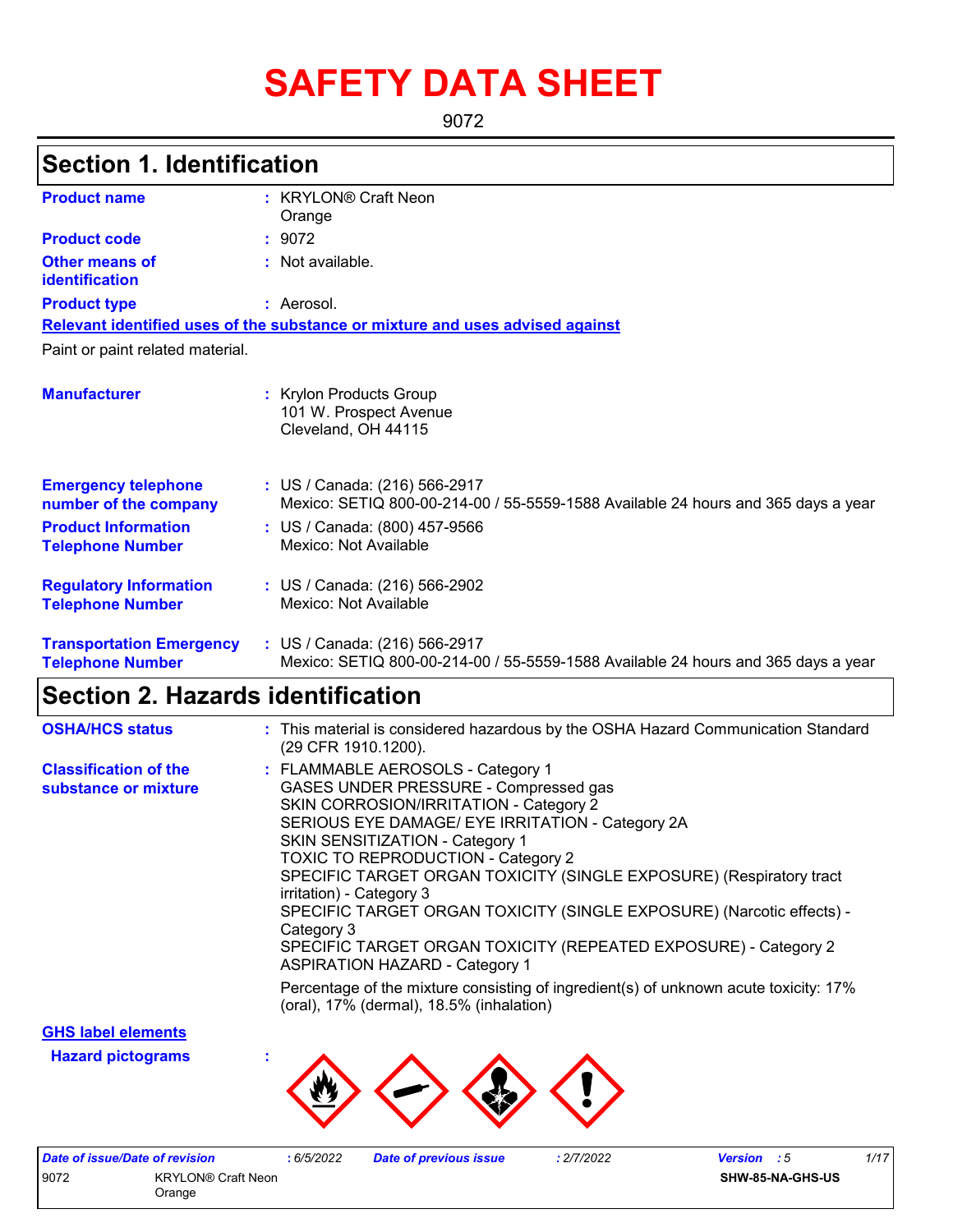# **Section 2. Hazards identification**

| <b>Signal word</b>                                          | : Danger                                                                                                                                                                                                                                                                                                                                                                                                                                                                                                                                                                                                                                                                                                    |
|-------------------------------------------------------------|-------------------------------------------------------------------------------------------------------------------------------------------------------------------------------------------------------------------------------------------------------------------------------------------------------------------------------------------------------------------------------------------------------------------------------------------------------------------------------------------------------------------------------------------------------------------------------------------------------------------------------------------------------------------------------------------------------------|
| <b>Hazard statements</b><br><b>Precautionary statements</b> | : Extremely flammable aerosol.<br>Contains gas under pressure; may explode if heated.<br>May be fatal if swallowed and enters airways.<br>Causes skin irritation.<br>May cause an allergic skin reaction.<br>Causes serious eye irritation.<br>May cause respiratory irritation.<br>May cause drowsiness or dizziness.<br>Suspected of damaging fertility or the unborn child.<br>May cause damage to organs through prolonged or repeated exposure.                                                                                                                                                                                                                                                        |
|                                                             |                                                                                                                                                                                                                                                                                                                                                                                                                                                                                                                                                                                                                                                                                                             |
| <b>General</b>                                              | : Read label before use. Keep out of reach of children. If medical advice is needed,<br>have product container or label at hand.                                                                                                                                                                                                                                                                                                                                                                                                                                                                                                                                                                            |
| <b>Prevention</b>                                           | : Obtain special instructions before use. Do not handle until all safety precautions have<br>been read and understood. Wear protective gloves, protective clothing and eye or face<br>protection. Keep away from heat, hot surfaces, sparks, open flames and other ignition<br>sources. No smoking. Do not spray on an open flame or other ignition source. Use<br>only outdoors or in a well-ventilated area. Do not breathe dust or mist. Wash<br>thoroughly after handling. Contaminated work clothing must not be allowed out of the<br>workplace. Pressurized container: Do not pierce or burn, even after use.                                                                                        |
| <b>Response</b>                                             | : IF exposed or concerned: Get medical advice or attention. IF INHALED: Remove<br>person to fresh air and keep comfortable for breathing. Call a POISON CENTER or<br>doctor if you feel unwell. IF SWALLOWED: Immediately call a POISON CENTER or<br>doctor. Do NOT induce vomiting. Take off contaminated clothing and wash it before<br>reuse. Wash contaminated clothing before reuse. IF ON SKIN: Wash with plenty of<br>water. If skin irritation or rash occurs: Get medical advice or attention. IF IN EYES:<br>Rinse cautiously with water for several minutes. Remove contact lenses, if present and<br>easy to do. Continue rinsing. If eye irritation persists: Get medical advice or attention. |
| <b>Storage</b>                                              | : Store locked up. Protect from sunlight. Do not expose to temperatures exceeding 50<br>°C/122 °F. Store in a well-ventilated place. Keep container tightly closed.                                                                                                                                                                                                                                                                                                                                                                                                                                                                                                                                         |
| <b>Disposal</b>                                             | : Dispose of contents and container in accordance with all local, regional, national and<br>international regulations.                                                                                                                                                                                                                                                                                                                                                                                                                                                                                                                                                                                      |
| <b>Supplemental label</b><br>elements                       | DELAYED EFFECTS FROM LONG TERM OVEREXPOSURE. Contains solvents which<br>can cause permanent brain and nervous system damage. Intentional misuse by<br>deliberately concentrating and inhaling the contents can be harmful or fatal. WARNING:<br>This product contains chemicals known to the State of California to cause cancer and<br>birth defects or other reproductive harm.                                                                                                                                                                                                                                                                                                                           |
|                                                             | Please refer to the SDS for additional information. Keep out of reach of children. Keep<br>upright in a cool, dry place. Do not discard empty can in trash compactor.                                                                                                                                                                                                                                                                                                                                                                                                                                                                                                                                       |
| <b>Hazards not otherwise</b><br>classified                  | : DANGER: Rags, steel wool, other waste soaked with this product, and sanding residue<br>may spontaneously catch fire if improperly discarded. Immediately place rags, steel<br>wool, other waste soaked with this product, and sanding residue in a sealed, water-filled,<br>metal container. Dispose of in accordance with local fire regulations.                                                                                                                                                                                                                                                                                                                                                        |

# **Section 3. Composition/information on ingredients**

| <b>Substance/mixture</b>                | : Mixture        |
|-----------------------------------------|------------------|
| Other means of<br><b>identification</b> | : Not available. |

#### **CAS number/other identifiers**

|      | :6/5/20<br>Date of issue/Date of revision |  |
|------|-------------------------------------------|--|
| 9072 | <b>KRYLON® Craft Neon</b>                 |  |
|      | Orange                                    |  |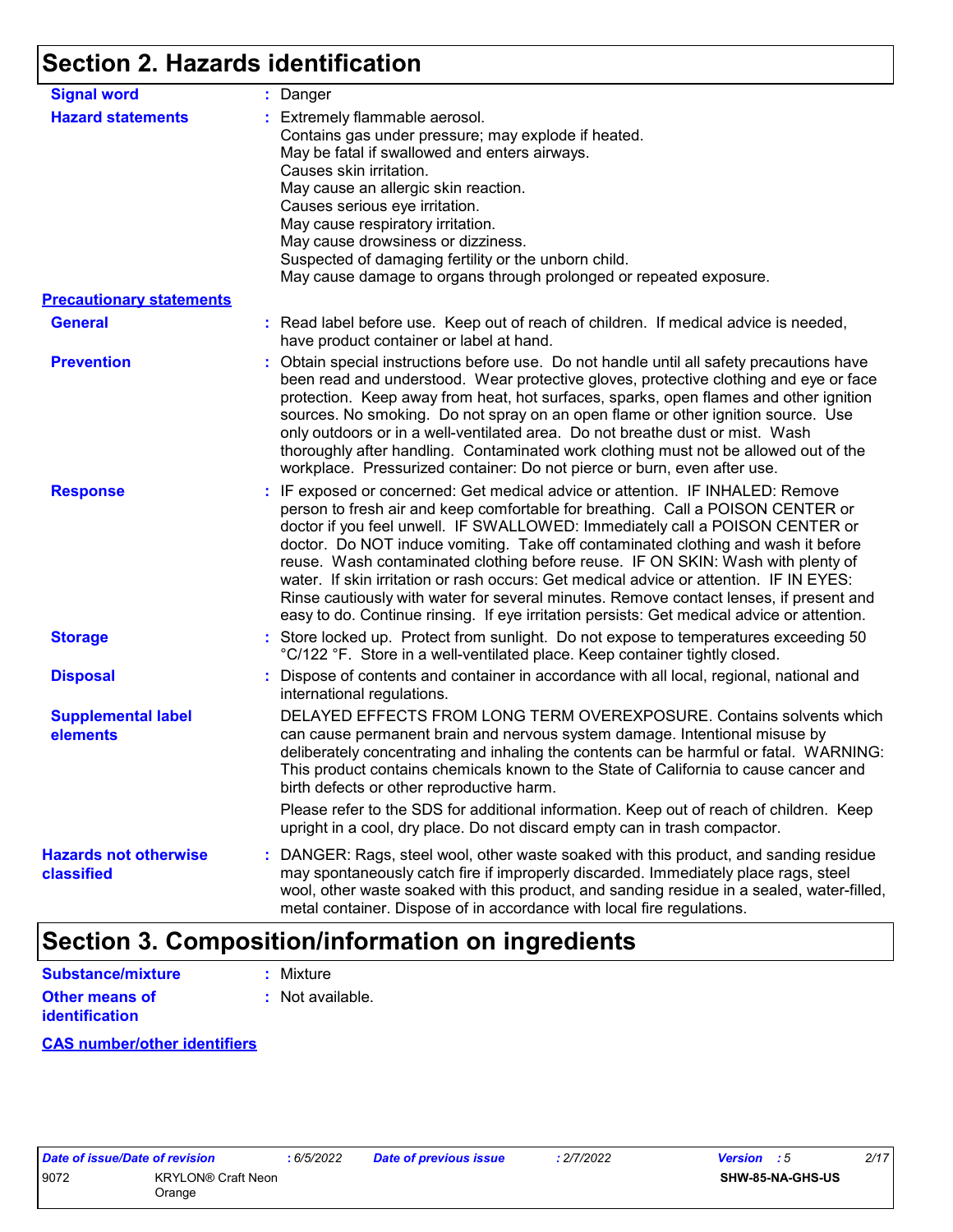### **Section 3. Composition/information on ingredients**

| <b>Ingredient name</b>               | % by weight | <b>CAS number</b> |
|--------------------------------------|-------------|-------------------|
| Acetone                              | 225 - ≤50   | 67-64-1           |
| Propane                              | 210 - ≤25   | 74-98-6           |
| n-Butyl Acetate                      | 210 - ≤25   | 123-86-4          |
| <b>Butane</b>                        | $\leq 10$   | 106-97-8          |
| <b>Amorphous Precipitated Silica</b> | '≤3         | 112926-00-8       |
| 2-Propoxyethanol                     | l≤3         | 2807-30-9         |
| Zirconium 2-Ethylhexanoate           | ≤0.3        | 22464-99-9        |
| Methyl Ethyl Ketoxime                | l≤0.3       | 96-29-7           |
| <b>Light Aromatic Hydrocarbons</b>   | l≤0.3       | 64742-95-6        |
|                                      |             |                   |

Any concentration shown as a range is to protect confidentiality or is due to batch variation.

**There are no additional ingredients present which, within the current knowledge of the supplier and in the concentrations applicable, are classified and hence require reporting in this section.**

**Occupational exposure limits, if available, are listed in Section 8.**

### **Section 4. First aid measures**

#### **Description of necessary first aid measures**

| <b>Eye contact</b>  | : Immediately flush eyes with plenty of water, occasionally lifting the upper and lower<br>eyelids. Check for and remove any contact lenses. Continue to rinse for at least 10<br>minutes. Get medical attention.                                                                                                                                                                                                                                                                                                                                                                                                                                                                                                                                                                                                                                                                                              |
|---------------------|----------------------------------------------------------------------------------------------------------------------------------------------------------------------------------------------------------------------------------------------------------------------------------------------------------------------------------------------------------------------------------------------------------------------------------------------------------------------------------------------------------------------------------------------------------------------------------------------------------------------------------------------------------------------------------------------------------------------------------------------------------------------------------------------------------------------------------------------------------------------------------------------------------------|
| <b>Inhalation</b>   | : Remove victim to fresh air and keep at rest in a position comfortable for breathing. If it<br>is suspected that fumes are still present, the rescuer should wear an appropriate mask<br>or self-contained breathing apparatus. If not breathing, if breathing is irregular or if<br>respiratory arrest occurs, provide artificial respiration or oxygen by trained personnel. It<br>may be dangerous to the person providing aid to give mouth-to-mouth resuscitation.<br>Get medical attention. If necessary, call a poison center or physician. If unconscious,<br>place in recovery position and get medical attention immediately. Maintain an open<br>airway. Loosen tight clothing such as a collar, tie, belt or waistband. In case of<br>inhalation of decomposition products in a fire, symptoms may be delayed. The exposed<br>person may need to be kept under medical surveillance for 48 hours. |
| <b>Skin contact</b> | : Wash with plenty of soap and water. Remove contaminated clothing and shoes. Wash<br>contaminated clothing thoroughly with water before removing it, or wear gloves.<br>Continue to rinse for at least 10 minutes. Get medical attention. In the event of any<br>complaints or symptoms, avoid further exposure. Wash clothing before reuse. Clean<br>shoes thoroughly before reuse.                                                                                                                                                                                                                                                                                                                                                                                                                                                                                                                          |
| <b>Ingestion</b>    | : Get medical attention immediately. Call a poison center or physician. Wash out mouth<br>with water. Remove dentures if any. If material has been swallowed and the exposed<br>person is conscious, give small quantities of water to drink. Stop if the exposed person<br>feels sick as vomiting may be dangerous. Aspiration hazard if swallowed. Can enter<br>lungs and cause damage. Do not induce vomiting. If vomiting occurs, the head should<br>be kept low so that vomit does not enter the lungs. Never give anything by mouth to an<br>unconscious person. If unconscious, place in recovery position and get medical<br>attention immediately. Maintain an open airway. Loosen tight clothing such as a collar,<br>tie, belt or waistband.                                                                                                                                                        |

**Most important symptoms/effects, acute and delayed**

| <b>Potential acute health effects</b> |                                                                                                                              |
|---------------------------------------|------------------------------------------------------------------------------------------------------------------------------|
| <b>Eye contact</b>                    | : Causes serious eye irritation.                                                                                             |
| <b>Inhalation</b>                     | : Can cause central nervous system (CNS) depression. May cause drowsiness or<br>dizziness. May cause respiratory irritation. |
| <b>Skin contact</b>                   | : Causes skin irritation. May cause an allergic skin reaction.                                                               |

| Date of issue/Date of revision |                                     | 6/5/2022 | <b>Date of previous issue</b> | : 2/7/2022 | <b>Version</b> : 5 |                  | 3/17 |
|--------------------------------|-------------------------------------|----------|-------------------------------|------------|--------------------|------------------|------|
| 9072                           | <b>KRYLON® Craft Neon</b><br>Orange |          |                               |            |                    | SHW-85-NA-GHS-US |      |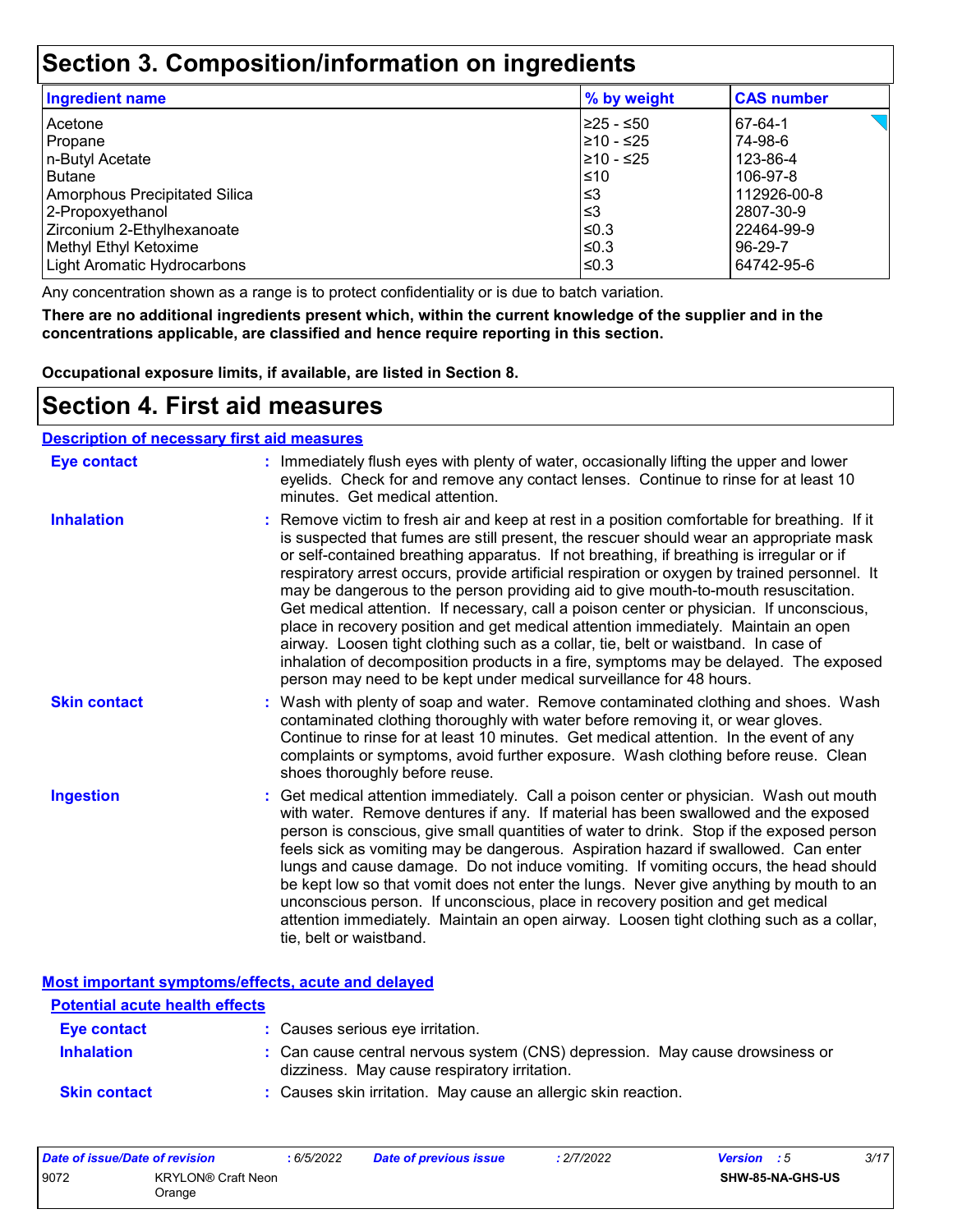# **Section 4. First aid measures**

| <b>Ingestion</b>                    | : Can cause central nervous system (CNS) depression. May be fatal if swallowed and<br>enters airways.                                                                                                                                                                                                                                                                                                           |
|-------------------------------------|-----------------------------------------------------------------------------------------------------------------------------------------------------------------------------------------------------------------------------------------------------------------------------------------------------------------------------------------------------------------------------------------------------------------|
| <b>Over-exposure signs/symptoms</b> |                                                                                                                                                                                                                                                                                                                                                                                                                 |
| <b>Eye contact</b>                  | : Adverse symptoms may include the following:<br>pain or irritation<br>watering<br>redness                                                                                                                                                                                                                                                                                                                      |
| <b>Inhalation</b>                   | : Adverse symptoms may include the following:<br>respiratory tract irritation<br>coughing<br>nausea or vomiting<br>headache<br>drowsiness/fatigue<br>dizziness/vertigo<br>unconsciousness<br>reduced fetal weight<br>increase in fetal deaths<br>skeletal malformations                                                                                                                                         |
| <b>Skin contact</b>                 | : Adverse symptoms may include the following:<br>irritation<br>redness<br>reduced fetal weight<br>increase in fetal deaths<br>skeletal malformations                                                                                                                                                                                                                                                            |
| <b>Ingestion</b>                    | : Adverse symptoms may include the following:<br>nausea or vomiting<br>reduced fetal weight<br>increase in fetal deaths<br>skeletal malformations                                                                                                                                                                                                                                                               |
|                                     | <u>Indication of immediate medical attention and special treatment needed, if necessary</u>                                                                                                                                                                                                                                                                                                                     |
| <b>Notes to physician</b>           | : In case of inhalation of decomposition products in a fire, symptoms may be delayed.<br>The exposed person may need to be kept under medical surveillance for 48 hours.                                                                                                                                                                                                                                        |
| <b>Specific treatments</b>          | : No specific treatment.                                                                                                                                                                                                                                                                                                                                                                                        |
| <b>Protection of first-aiders</b>   | : No action shall be taken involving any personal risk or without suitable training. If it is<br>suspected that fumes are still present, the rescuer should wear an appropriate mask or<br>self-contained breathing apparatus. It may be dangerous to the person providing aid to<br>give mouth-to-mouth resuscitation. Wash contaminated clothing thoroughly with water<br>before removing it, or wear gloves. |

**See toxicological information (Section 11)**

# **Section 5. Fire-fighting measures**

| <b>Extinguishing media</b>                           |           |                                                                         |            |                                                                                                                                                                                                                                                                                                                                                                            |      |  |  |  |
|------------------------------------------------------|-----------|-------------------------------------------------------------------------|------------|----------------------------------------------------------------------------------------------------------------------------------------------------------------------------------------------------------------------------------------------------------------------------------------------------------------------------------------------------------------------------|------|--|--|--|
| <b>Suitable extinguishing</b><br>media               |           | : Use an extinguishing agent suitable for the surrounding fire.         |            |                                                                                                                                                                                                                                                                                                                                                                            |      |  |  |  |
| <b>Unsuitable extinguishing</b><br>media             |           | $:$ None known.                                                         |            |                                                                                                                                                                                                                                                                                                                                                                            |      |  |  |  |
| <b>Specific hazards arising</b><br>from the chemical |           | Bursting aerosol containers may be propelled from a fire at high speed. |            | : Extremely flammable aerosol. Runoff to sewer may create fire or explosion hazard. In<br>a fire or if heated, a pressure increase will occur and the container may burst, with the<br>risk of a subsequent explosion. Gas may accumulate in low or confined areas or travel<br>a considerable distance to a source of ignition and flash back, causing fire or explosion. |      |  |  |  |
| Date of issue/Date of revision                       | :6/5/2022 | <b>Date of previous issue</b>                                           | : 2/7/2022 | <b>Version</b> : 5                                                                                                                                                                                                                                                                                                                                                         | 4/17 |  |  |  |
| 9072<br><b>KRYLON® Craft Neon</b><br>Orange          |           |                                                                         |            | SHW-85-NA-GHS-US                                                                                                                                                                                                                                                                                                                                                           |      |  |  |  |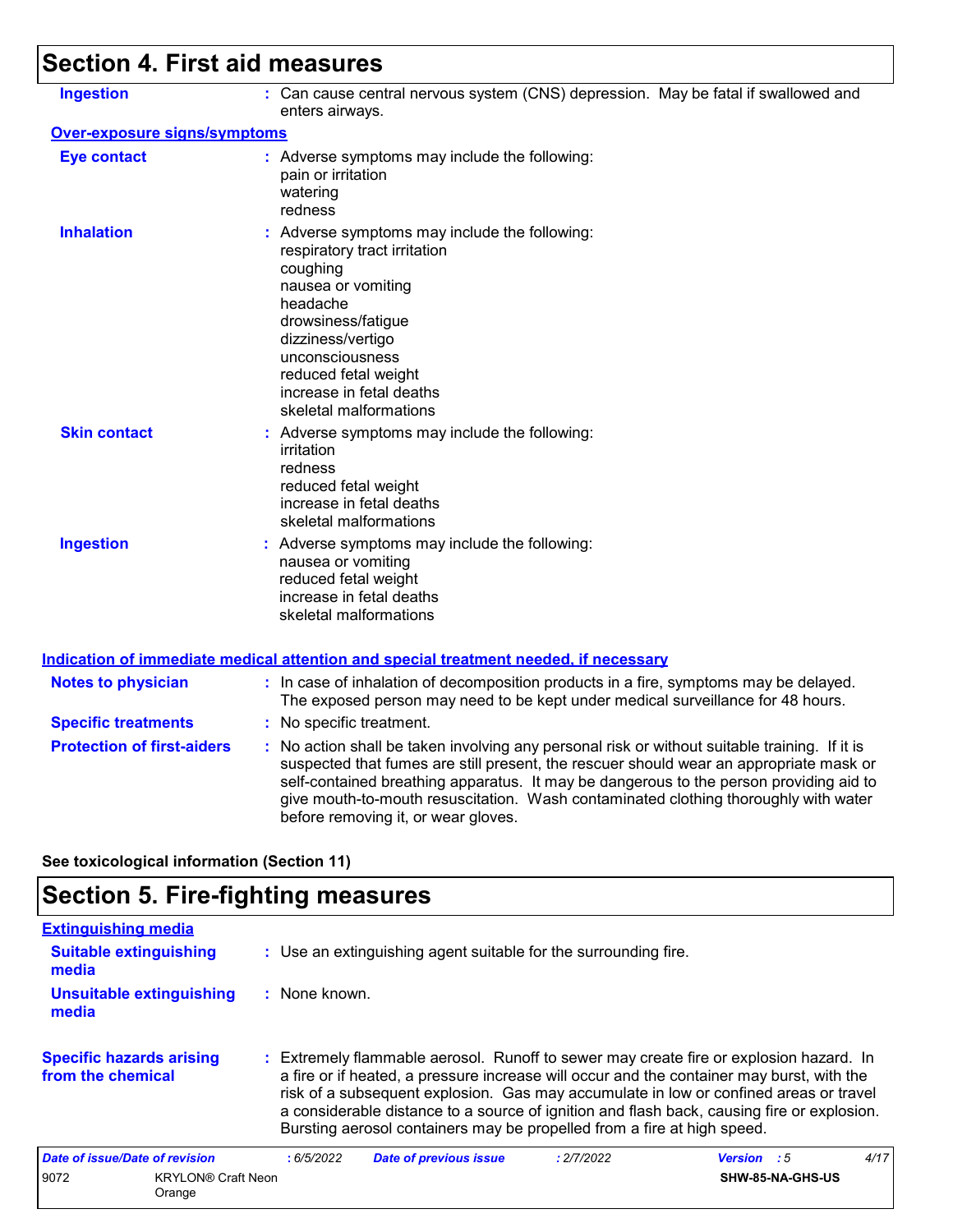## **Section 5. Fire-fighting measures**

| <b>Hazardous thermal</b><br>decomposition products       | Decomposition products may include the following materials:<br>carbon dioxide<br>carbon monoxide<br>nitrogen oxides<br>sulfur oxides<br>metal oxide/oxides                                                                                                                                                                    |
|----------------------------------------------------------|-------------------------------------------------------------------------------------------------------------------------------------------------------------------------------------------------------------------------------------------------------------------------------------------------------------------------------|
| <b>Special protective actions</b><br>for fire-fighters   | : Promptly isolate the scene by removing all persons from the vicinity of the incident if<br>there is a fire. No action shall be taken involving any personal risk or without suitable<br>training. Move containers from fire area if this can be done without risk. Use water<br>spray to keep fire-exposed containers cool. |
| <b>Special protective</b><br>equipment for fire-fighters | Fire-fighters should wear appropriate protective equipment and self-contained breathing<br>apparatus (SCBA) with a full face-piece operated in positive pressure mode.                                                                                                                                                        |

# **Section 6. Accidental release measures**

#### **Personal precautions, protective equipment and emergency procedures**

| For non-emergency<br>personnel                               | : No action shall be taken involving any personal risk or without suitable training.<br>Evacuate surrounding areas. Keep unnecessary and unprotected personnel from<br>entering. In the case of aerosols being ruptured, care should be taken due to the rapid<br>escape of the pressurized contents and propellant. If a large number of containers are<br>ruptured, treat as a bulk material spillage according to the instructions in the clean-up<br>section. Do not touch or walk through spilled material. Shut off all ignition sources. No<br>flares, smoking or flames in hazard area. Avoid breathing vapor or mist. Provide<br>adequate ventilation. Wear appropriate respirator when ventilation is inadequate. Put<br>on appropriate personal protective equipment. |  |
|--------------------------------------------------------------|----------------------------------------------------------------------------------------------------------------------------------------------------------------------------------------------------------------------------------------------------------------------------------------------------------------------------------------------------------------------------------------------------------------------------------------------------------------------------------------------------------------------------------------------------------------------------------------------------------------------------------------------------------------------------------------------------------------------------------------------------------------------------------|--|
| For emergency responders                                     | If specialized clothing is required to deal with the spillage, take note of any information in<br>÷.<br>Section 8 on suitable and unsuitable materials. See also the information in "For non-<br>emergency personnel".                                                                                                                                                                                                                                                                                                                                                                                                                                                                                                                                                           |  |
| <b>Environmental precautions</b>                             | : Avoid dispersal of spilled material and runoff and contact with soil, waterways, drains<br>and sewers. Inform the relevant authorities if the product has caused environmental<br>pollution (sewers, waterways, soil or air).                                                                                                                                                                                                                                                                                                                                                                                                                                                                                                                                                  |  |
| <b>Methods and materials for containment and cleaning up</b> |                                                                                                                                                                                                                                                                                                                                                                                                                                                                                                                                                                                                                                                                                                                                                                                  |  |
| <b>Small spill</b>                                           | : Stop leak if without risk. Move containers from spill area. Use spark-proof tools and<br>explosion-proof equipment. Dilute with water and mop up if water-soluble. Alternatively,<br>or if water-insoluble, absorb with an inert dry material and place in an appropriate waste<br>disposal container. Dispose of via a licensed waste disposal contractor.                                                                                                                                                                                                                                                                                                                                                                                                                    |  |
| <b>Large spill</b>                                           | : Stop leak if without risk. Move containers from spill area. Use spark-proof tools and<br>explosion-proof equipment. Approach release from upwind. Prevent entry into sewers,<br>water courses, basements or confined areas. Wash spillages into an effluent treatment<br>plant or proceed as follows. Contain and collect spillage with non-combustible,<br>absorbent material e.g. sand, earth, vermiculite or diatomaceous earth and place in<br>container for disposal according to local regulations (see Section 13). Dispose of via a<br>licensed waste disposal contractor. Contaminated absorbent material may pose the<br>same hazard as the spilled product. Note: see Section 1 for emergency contact<br>information and Section 13 for waste disposal.             |  |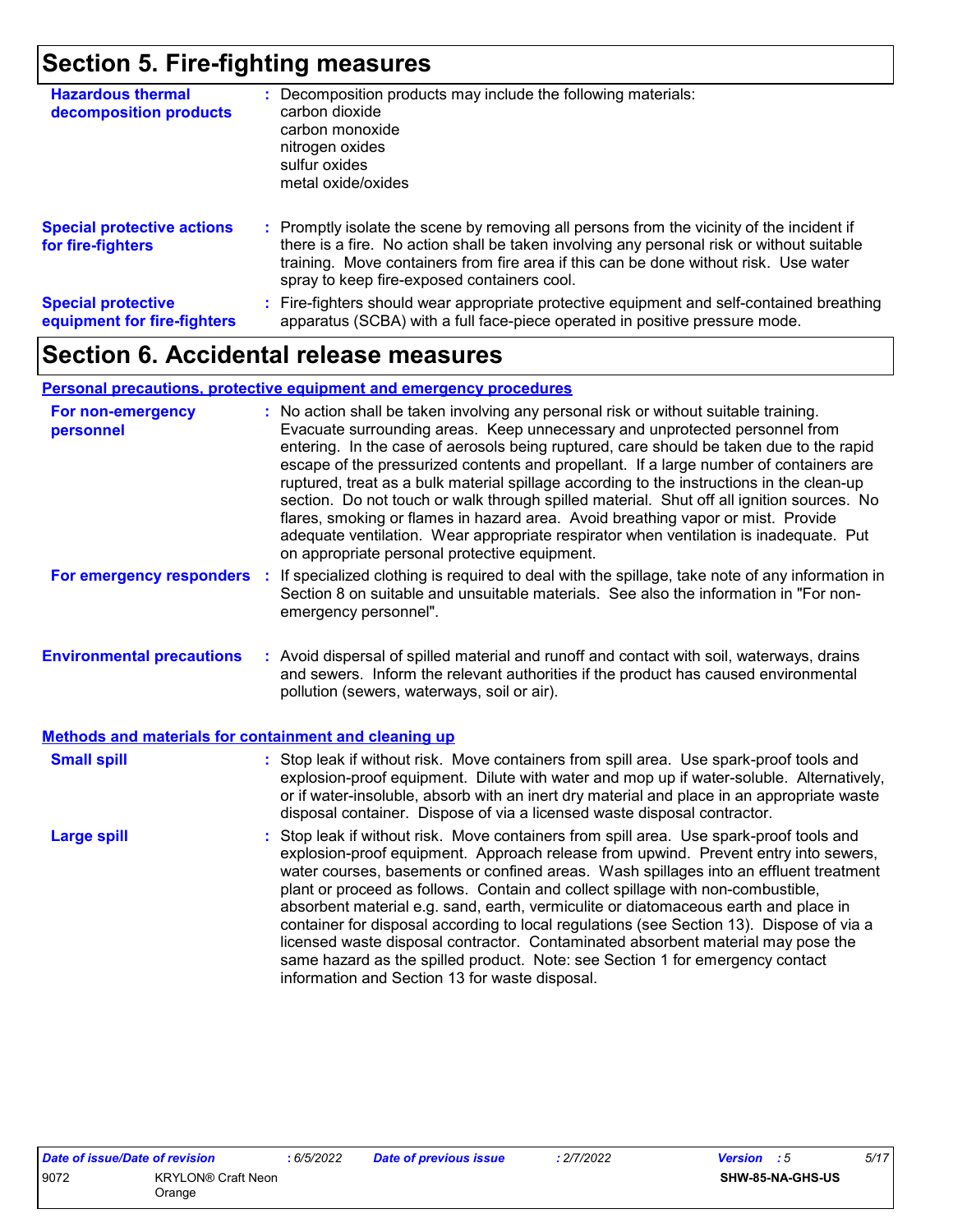# **Section 7. Handling and storage**

| <b>Precautions for safe handling</b>                                             |                                                                                                                                                                                                                                                                                                                                                                                                                                                                                                                                                                                                                                                                                                                                                                                                                                                                                                                                                                                                                           |
|----------------------------------------------------------------------------------|---------------------------------------------------------------------------------------------------------------------------------------------------------------------------------------------------------------------------------------------------------------------------------------------------------------------------------------------------------------------------------------------------------------------------------------------------------------------------------------------------------------------------------------------------------------------------------------------------------------------------------------------------------------------------------------------------------------------------------------------------------------------------------------------------------------------------------------------------------------------------------------------------------------------------------------------------------------------------------------------------------------------------|
| <b>Protective measures</b>                                                       | : Put on appropriate personal protective equipment (see Section 8). Persons with a<br>history of skin sensitization problems should not be employed in any process in which<br>this product is used. Pressurized container: protect from sunlight and do not expose to<br>temperatures exceeding 50°C. Do not pierce or burn, even after use. Avoid exposure -<br>obtain special instructions before use. Avoid exposure during pregnancy. Do not<br>handle until all safety precautions have been read and understood. Do not get in eyes<br>or on skin or clothing. Do not breathe vapor or mist. Do not swallow. Avoid breathing<br>gas. Use only with adequate ventilation. Wear appropriate respirator when ventilation is<br>inadequate. Store and use away from heat, sparks, open flame or any other ignition<br>source. Use explosion-proof electrical (ventilating, lighting and material handling)<br>equipment. Use only non-sparking tools. Empty containers retain product residue and<br>can be hazardous. |
| <b>Advice on general</b><br>occupational hygiene                                 | : Eating, drinking and smoking should be prohibited in areas where this material is<br>handled, stored and processed. Workers should wash hands and face before eating,<br>drinking and smoking. Remove contaminated clothing and protective equipment before<br>entering eating areas. See also Section 8 for additional information on hygiene<br>measures.                                                                                                                                                                                                                                                                                                                                                                                                                                                                                                                                                                                                                                                             |
| <b>Conditions for safe storage,</b><br>including any<br><b>incompatibilities</b> | : Store in accordance with local regulations. Store away from direct sunlight in a dry, cool<br>and well-ventilated area, away from incompatible materials (see Section 10) and food<br>and drink. Protect from sunlight. Store locked up. Eliminate all ignition sources. Use<br>appropriate containment to avoid environmental contamination. See Section 10 for<br>incompatible materials before handling or use.                                                                                                                                                                                                                                                                                                                                                                                                                                                                                                                                                                                                      |

# **Section 8. Exposure controls/personal protection**

#### **Control parameters**

#### **Occupational exposure limits (OSHA United States)**

| <b>Ingredient name</b>                       | CAS#                          | <b>Exposure limits</b>                                                                                                                                                                                                                                                                                                   |
|----------------------------------------------|-------------------------------|--------------------------------------------------------------------------------------------------------------------------------------------------------------------------------------------------------------------------------------------------------------------------------------------------------------------------|
| Acetone                                      | 67-64-1                       | ACGIH TLV (United States, 1/2021).<br>TWA: 250 ppm 8 hours.<br>STEL: 500 ppm 15 minutes.<br>NIOSH REL (United States, 10/2020).<br>TWA: 250 ppm 10 hours.<br>TWA: 590 mg/m <sup>3</sup> 10 hours.<br>OSHA PEL (United States, 5/2018).<br>TWA: 1000 ppm 8 hours.<br>TWA: 2400 mg/m <sup>3</sup> 8 hours.                 |
| Propane                                      | 74-98-6                       | NIOSH REL (United States, 10/2020).<br>TWA: 1000 ppm 10 hours.<br>TWA: 1800 mg/m <sup>3</sup> 10 hours.<br>OSHA PEL (United States, 5/2018).<br>TWA: 1000 ppm 8 hours.<br>TWA: 1800 mg/m <sup>3</sup> 8 hours.<br>ACGIH TLV (United States, 1/2021). Oxygen<br>Depletion [Asphyxiant]. Explosive potential.              |
| n-Butyl Acetate                              | 123-86-4                      | NIOSH REL (United States, 10/2020).<br>TWA: 150 ppm 10 hours.<br>TWA: 710 mg/m <sup>3</sup> 10 hours.<br>STEL: 200 ppm 15 minutes.<br>STEL: 950 mg/m <sup>3</sup> 15 minutes.<br>OSHA PEL (United States, 5/2018).<br>TWA: 150 ppm 8 hours.<br>TWA: 710 mg/m <sup>3</sup> 8 hours.<br>ACGIH TLV (United States, 1/2021). |
| Date of issue/Date of revision<br>: 6/5/2022 | <b>Date of previous issue</b> | 6/17<br>: 2/7/2022<br>Version : 5                                                                                                                                                                                                                                                                                        |
| 9072<br><b>KRYLON® Craft Neon</b><br>Orange  |                               | SHW-85-NA-GHS-US                                                                                                                                                                                                                                                                                                         |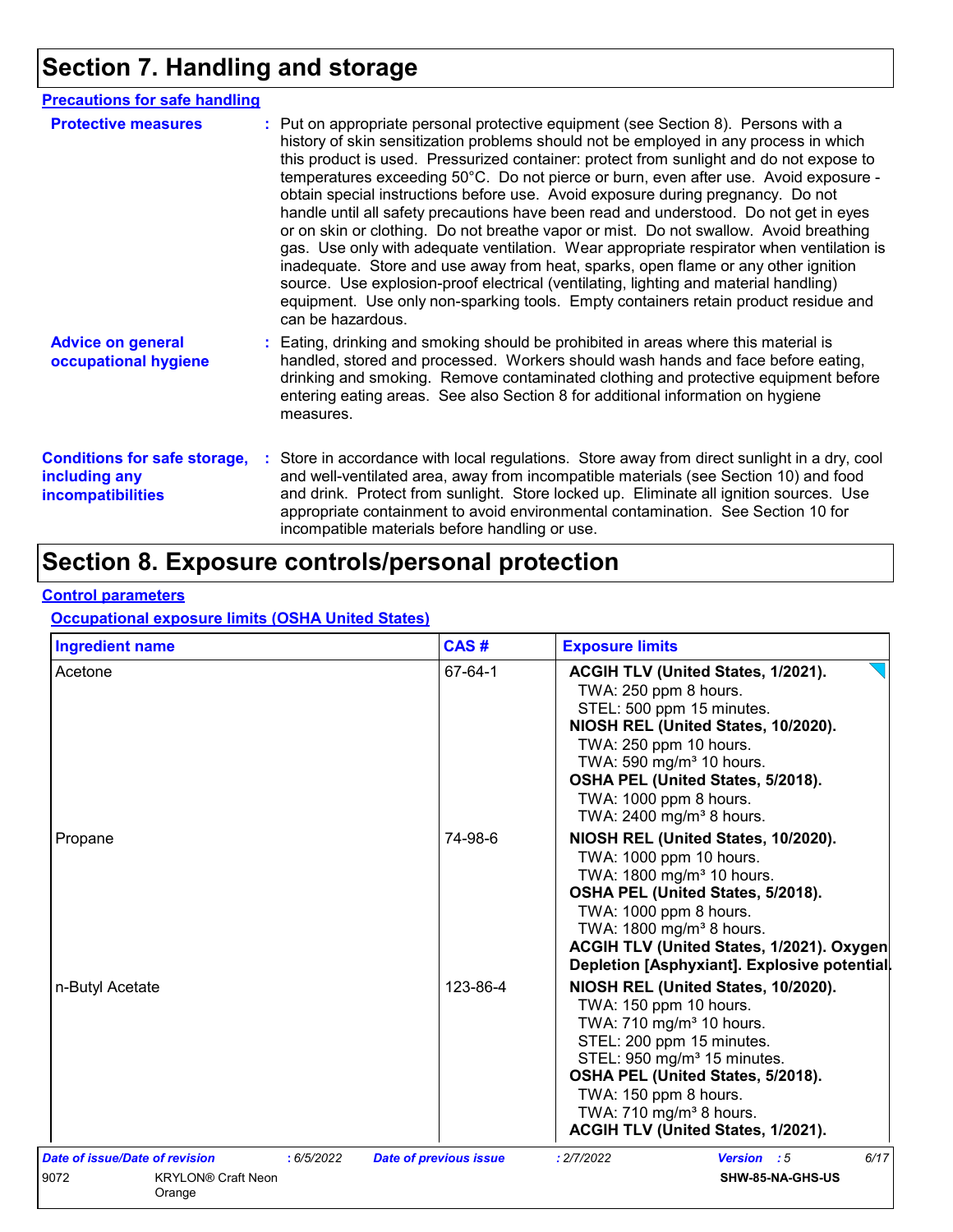|                               |             | STEL: 150 ppm 15 minutes.<br>TWA: 50 ppm 8 hours.                                                                                                                                                                                                                                                                                                                   |
|-------------------------------|-------------|---------------------------------------------------------------------------------------------------------------------------------------------------------------------------------------------------------------------------------------------------------------------------------------------------------------------------------------------------------------------|
| <b>Butane</b>                 | 106-97-8    | NIOSH REL (United States, 10/2020).<br>TWA: 800 ppm 10 hours.<br>TWA: 1900 mg/m <sup>3</sup> 10 hours.<br>ACGIH TLV (United States, 1/2021).<br><b>Explosive potential.</b><br>STEL: 1000 ppm 15 minutes.                                                                                                                                                           |
| Amorphous Precipitated Silica | 112926-00-8 | NIOSH REL (United States, 10/2020).<br>TWA: 6 mg/m <sup>3</sup> 10 hours.                                                                                                                                                                                                                                                                                           |
| 2-Propoxyethanol              | 2807-30-9   | None.                                                                                                                                                                                                                                                                                                                                                               |
| Zirconium 2-Ethylhexanoate    | 22464-99-9  | ACGIH TLV (United States, 1/2021).<br>TWA: 5 mg/m <sup>3</sup> , (as Zr) 8 hours.<br>STEL: 10 mg/m <sup>3</sup> , (as Zr) 15 minutes.<br>NIOSH REL (United States, 10/2020).<br>TWA: $5 \text{ mg/m}^3$ , (as Zr) 10 hours.<br>STEL: 10 mg/m <sup>3</sup> , (as Zr) 15 minutes.<br>OSHA PEL (United States, 5/2018).<br>TWA: 5 mg/m <sup>3</sup> , (as Zr) 8 hours. |
| Methyl Ethyl Ketoxime         | 96-29-7     | OARS WEEL (United States, 1/2021). Skin<br>sensitizer.<br>TWA: 10 ppm 8 hours.                                                                                                                                                                                                                                                                                      |
| Light Aromatic Hydrocarbons   | 64742-95-6  | None.                                                                                                                                                                                                                                                                                                                                                               |

#### **Occupational exposure limits (Canada)**

| <b>Ingredient name</b>                                                                      | CAS#                          | <b>Exposure limits</b>                                                                                                                                                                                                                                                                                                                                                                                                                                                                                                                                                                                                                                                                                                                  |
|---------------------------------------------------------------------------------------------|-------------------------------|-----------------------------------------------------------------------------------------------------------------------------------------------------------------------------------------------------------------------------------------------------------------------------------------------------------------------------------------------------------------------------------------------------------------------------------------------------------------------------------------------------------------------------------------------------------------------------------------------------------------------------------------------------------------------------------------------------------------------------------------|
| acetone                                                                                     | 67-64-1                       | CA Alberta Provincial (Canada, 6/2018).<br>8 hrs OEL: 1200 mg/m <sup>3</sup> 8 hours.<br>15 min OEL: 1800 mg/m <sup>3</sup> 15 minutes.<br>8 hrs OEL: 500 ppm 8 hours.<br>15 min OEL: 750 ppm 15 minutes.<br><b>CA British Columbia Provincial (Canada,</b><br>6/2021).<br>TWA: 250 ppm 8 hours.<br>STEL: 500 ppm 15 minutes.<br>CA Ontario Provincial (Canada, 6/2019).<br>TWA: 250 ppm 8 hours.<br>STEL: 500 ppm 15 minutes.<br>CA Quebec Provincial (Canada, 6/2021).<br>TWAEV: 500 ppm 8 hours.<br>TWAEV: 1190 mg/m <sup>3</sup> 8 hours.<br>STEV: 1000 ppm 15 minutes.<br>STEV: 2380 mg/m <sup>3</sup> 15 minutes.<br><b>CA Saskatchewan Provincial (Canada,</b><br>7/2013).<br>STEL: 750 ppm 15 minutes.<br>TWA: 500 ppm 8 hours. |
| Normal propane                                                                              | 74-98-6                       | CA Alberta Provincial (Canada, 6/2018).<br>8 hrs OEL: 1000 ppm 8 hours.<br>CA Quebec Provincial (Canada, 6/2021).<br>TWAEV: 1000 ppm 8 hours.<br>TWAEV: 1800 mg/m <sup>3</sup> 8 hours.<br><b>CA Saskatchewan Provincial (Canada,</b><br>7/2013).<br>STEL: 1250 ppm 15 minutes.                                                                                                                                                                                                                                                                                                                                                                                                                                                         |
| Date of issue/Date of revision<br>: 6/5/2022<br>9072<br><b>KRYLON® Craft Neon</b><br>Orange | <b>Date of previous issue</b> | 7/17<br>: 2/7/2022<br>Version : 5<br>SHW-85-NA-GHS-US                                                                                                                                                                                                                                                                                                                                                                                                                                                                                                                                                                                                                                                                                   |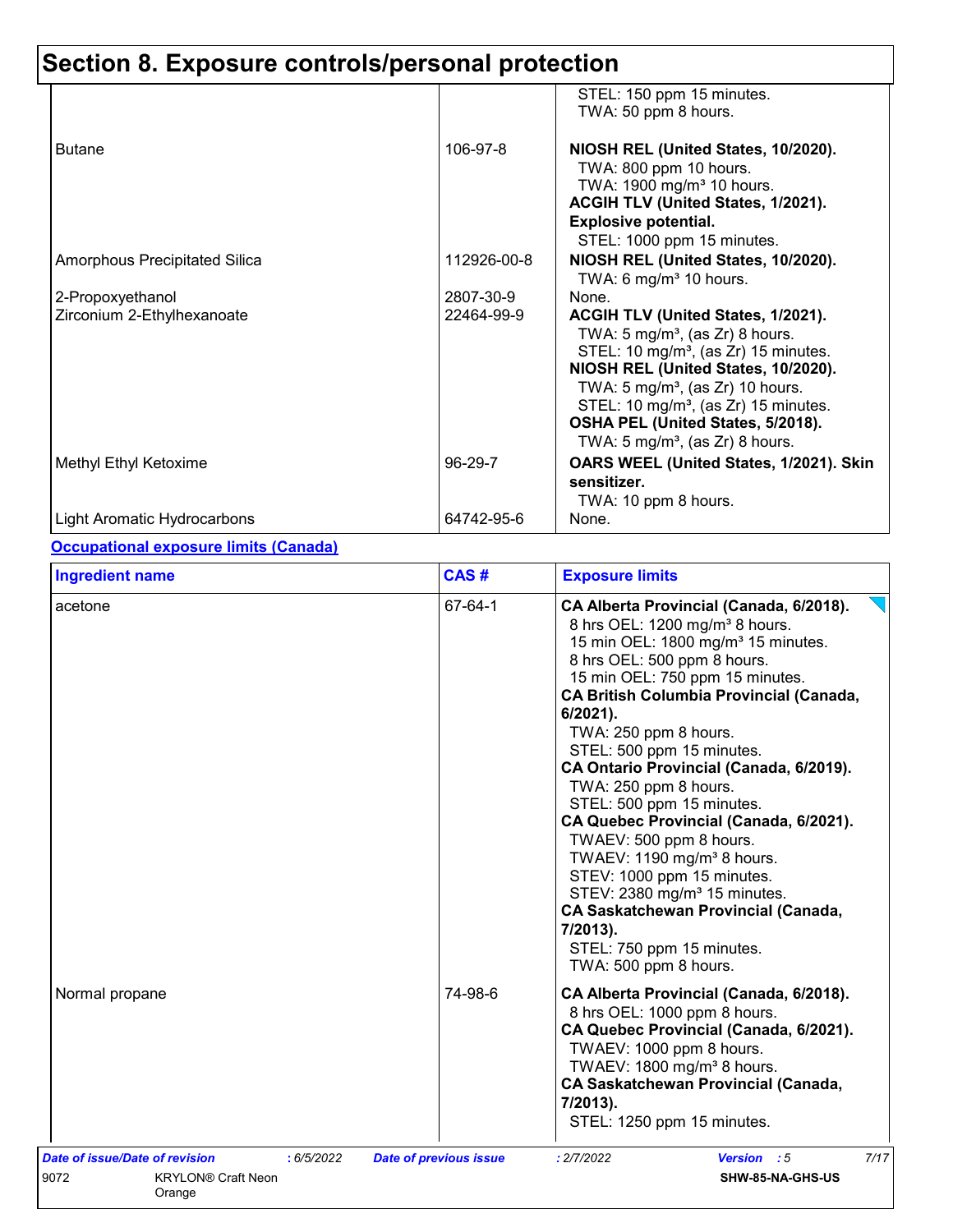|                            |            | TWA: 1000 ppm 8 hours.<br><b>CA British Columbia Provincial (Canada,</b><br>6/2021). Oxygen Depletion [Asphyxiant].<br><b>Explosive potential.</b>                                                                                                                                                                                                                                                                                                                                                                                |
|----------------------------|------------|-----------------------------------------------------------------------------------------------------------------------------------------------------------------------------------------------------------------------------------------------------------------------------------------------------------------------------------------------------------------------------------------------------------------------------------------------------------------------------------------------------------------------------------|
| n-butyl acetate            | 123-86-4   | CA Ontario Provincial (Canada, 6/2019).<br><b>Oxygen Depletion [Asphyxiant]. Explosive</b><br>potential.<br>CA Alberta Provincial (Canada, 6/2018).<br>15 min OEL: 200 ppm 15 minutes.<br>15 min OEL: 950 mg/m <sup>3</sup> 15 minutes.<br>8 hrs OEL: 150 ppm 8 hours.<br>8 hrs OEL: 713 mg/m <sup>3</sup> 8 hours.<br><b>CA Saskatchewan Provincial (Canada,</b><br>7/2013).                                                                                                                                                     |
|                            |            | STEL: 200 ppm 15 minutes.<br>TWA: 150 ppm 8 hours.<br>CA Ontario Provincial (Canada, 6/2019).<br>STEL: 150 ppm 15 minutes.<br>TWA: 50 ppm 8 hours.<br><b>CA British Columbia Provincial (Canada,</b><br>6/2021).<br>STEL: 150 ppm 15 minutes.<br>TWA: 50 ppm 8 hours.<br>CA Quebec Provincial (Canada, 6/2021).<br>STEV: 150 ppm 15 minutes.<br>TWAEV: 50 ppm 8 hours.                                                                                                                                                            |
| <b>Butane</b>              | 106-97-8   | CA Alberta Provincial (Canada, 6/2018).<br>8 hrs OEL: 1000 ppm 8 hours.<br>CA Quebec Provincial (Canada, 6/2021).<br>TWAEV: 800 ppm 8 hours.<br>TWAEV: 1900 mg/m <sup>3</sup> 8 hours.<br><b>CA Saskatchewan Provincial (Canada,</b><br>7/2013).<br>STEL: 1250 ppm 15 minutes.<br>TWA: 1000 ppm 8 hours.<br><b>CA British Columbia Provincial (Canada,</b><br>6/2021). Explosive potential.<br>STEL: 1000 ppm 15 minutes.<br>CA Ontario Provincial (Canada, 6/2019).<br><b>Explosive potential.</b><br>STEL: 1000 ppm 15 minutes. |
| 2-Propoxyethanol           | 2807-30-9  | CA Ontario Provincial (Canada, 6/2019).<br>Absorbed through skin.<br>TWA: $110 \text{ mg/m}^3$ 8 hours.<br>TWA: 25 ppm 8 hours.                                                                                                                                                                                                                                                                                                                                                                                                   |
| Zirconium 2-Ethylhexanoate | 22464-99-9 | CA Alberta Provincial (Canada, 6/2018).<br>8 hrs OEL: 5 mg/m <sup>3</sup> , (as Zr) 8 hours.<br>15 min OEL: 10 mg/m <sup>3</sup> , (as Zr) 15 minutes.<br><b>CA British Columbia Provincial (Canada,</b><br>$6/2021$ ).<br>TWA: $5 \text{ mg/m}^3$ , (as Zr) 8 hours.<br>STEL: 10 mg/m <sup>3</sup> , (as Zr) 15 minutes.<br>CA Quebec Provincial (Canada, 6/2021).<br>TWAEV: $5 \text{ mg/m}^3$ , (as Zr) 8 hours.<br>STEV: 10 mg/m <sup>3</sup> , (as Zr) 15 minutes.<br>CA Ontario Provincial (Canada, 6/2019).                |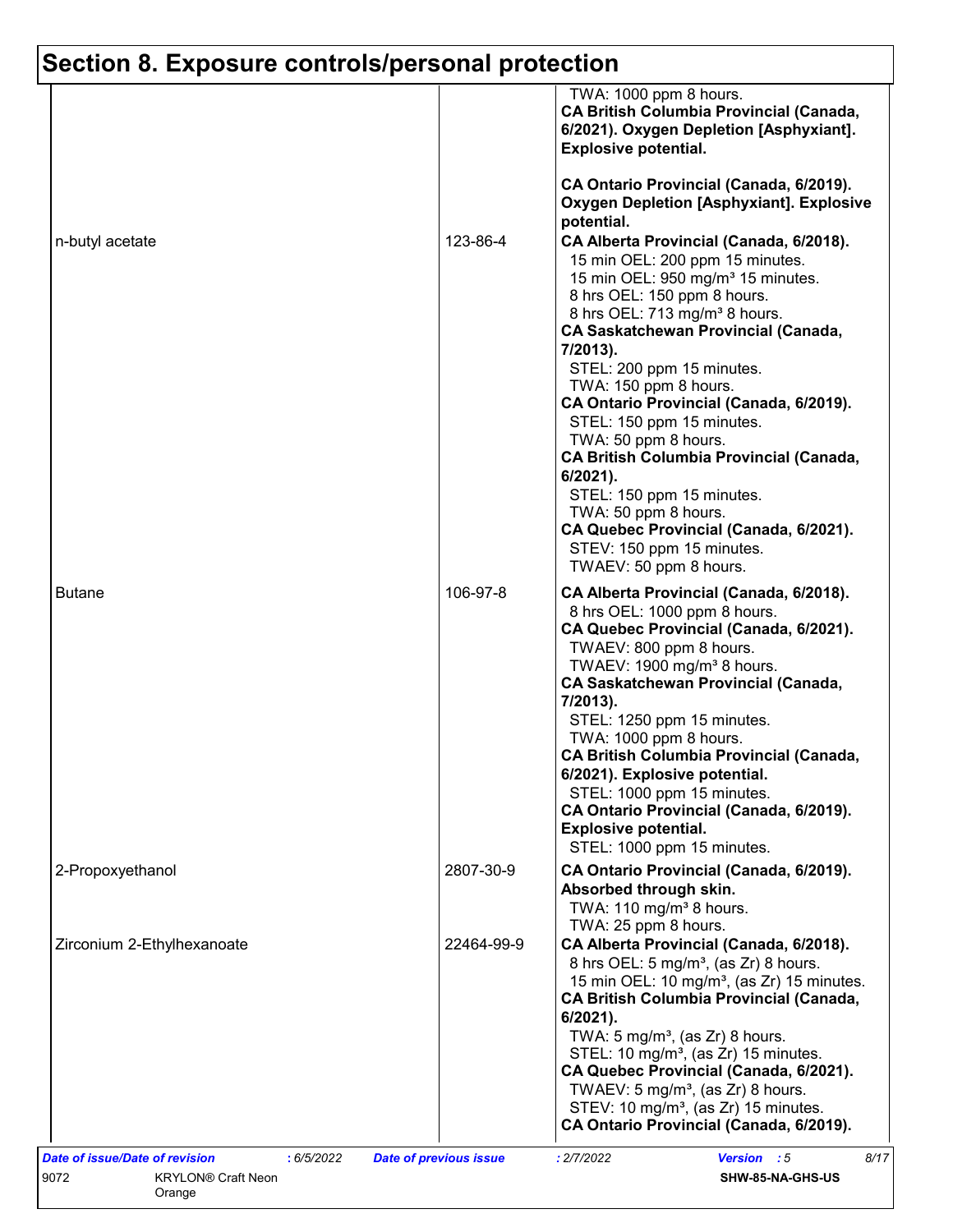| l Methvl Ethvl Ketoxime | 96-29-7 | STEL: 10 mg/m <sup>3</sup> , (as Zr) 15 minutes.<br>TWA: 5 mg/m <sup>3</sup> , (as Zr) 8 hours.<br>OARS WEEL (United States, 1/2021). Skin<br>sensitizer.<br>TWA: 10 ppm 8 hours. |
|-------------------------|---------|-----------------------------------------------------------------------------------------------------------------------------------------------------------------------------------|
|-------------------------|---------|-----------------------------------------------------------------------------------------------------------------------------------------------------------------------------------|

#### **Occupational exposure limits (Mexico)**

|                            | CAS#       | <b>Exposure limits</b>                                                                                                                |
|----------------------------|------------|---------------------------------------------------------------------------------------------------------------------------------------|
| Acetone                    | 67-64-1    | $\overline{\phantom{a}}$<br>NOM-010-STPS-2014 (Mexico, 4/2016).<br>TWA: 500 ppm 8 hours.<br>STEL: 750 ppm 15 minutes.                 |
| Propane                    | 74-98-6    | NOM-010-STPS-2014 (Mexico, 4/2016).<br>TWA: 1000 ppm 8 hours.                                                                         |
| n-Butyl Acetate            | 123-86-4   | NOM-010-STPS-2014 (Mexico, 4/2016).<br>TWA: 150 ppm 8 hours.<br>STEL: 200 ppm 15 minutes.                                             |
| <b>Butane</b>              | 106-97-8   | NOM-010-STPS-2014 (Mexico, 4/2016).<br>TWA: 1000 ppm 8 hours.                                                                         |
| Zirconium 2-Ethylhexanoate | 22464-99-9 | NOM-010-STPS-2014 (Mexico, 4/2016).<br>TWA: $5 \text{ mg/m}^3$ , (as Zr) 8 hours.<br>STEL: 10 mg/m <sup>3</sup> , (as Zr) 15 minutes. |

| <b>Appropriate engineering</b><br>controls | : Use only with adequate ventilation. Use process enclosures, local exhaust ventilation or<br>other engineering controls to keep worker exposure to airborne contaminants below any<br>recommended or statutory limits. The engineering controls also need to keep gas,<br>vapor or dust concentrations below any lower explosive limits. Use explosion-proof<br>ventilation equipment.                                                                                                                                                                                                                                |                                                                                                                                                                                                                                                                                                                                 |             |  |      |  |  |
|--------------------------------------------|------------------------------------------------------------------------------------------------------------------------------------------------------------------------------------------------------------------------------------------------------------------------------------------------------------------------------------------------------------------------------------------------------------------------------------------------------------------------------------------------------------------------------------------------------------------------------------------------------------------------|---------------------------------------------------------------------------------------------------------------------------------------------------------------------------------------------------------------------------------------------------------------------------------------------------------------------------------|-------------|--|------|--|--|
| <b>Environmental exposure</b><br>controls  |                                                                                                                                                                                                                                                                                                                                                                                                                                                                                                                                                                                                                        | : Emissions from ventilation or work process equipment should be checked to ensure<br>they comply with the requirements of environmental protection legislation. In some<br>cases, fume scrubbers, filters or engineering modifications to the process equipment<br>will be necessary to reduce emissions to acceptable levels. |             |  |      |  |  |
| <b>Individual protection measures</b>      |                                                                                                                                                                                                                                                                                                                                                                                                                                                                                                                                                                                                                        |                                                                                                                                                                                                                                                                                                                                 |             |  |      |  |  |
| <b>Hygiene measures</b>                    | : Wash hands, forearms and face thoroughly after handling chemical products, before<br>eating, smoking and using the lavatory and at the end of the working period.<br>Appropriate techniques should be used to remove potentially contaminated clothing.<br>Contaminated work clothing should not be allowed out of the workplace. Wash<br>contaminated clothing before reusing. Ensure that eyewash stations and safety<br>showers are close to the workstation location.                                                                                                                                            |                                                                                                                                                                                                                                                                                                                                 |             |  |      |  |  |
| <b>Eye/face protection</b>                 | : Safety eyewear complying with an approved standard should be used when a risk<br>assessment indicates this is necessary to avoid exposure to liquid splashes, mists,<br>gases or dusts. If contact is possible, the following protection should be worn, unless<br>the assessment indicates a higher degree of protection: chemical splash goggles.                                                                                                                                                                                                                                                                  |                                                                                                                                                                                                                                                                                                                                 |             |  |      |  |  |
| <b>Skin protection</b>                     |                                                                                                                                                                                                                                                                                                                                                                                                                                                                                                                                                                                                                        |                                                                                                                                                                                                                                                                                                                                 |             |  |      |  |  |
| <b>Hand protection</b>                     | : Chemical-resistant, impervious gloves complying with an approved standard should be<br>worn at all times when handling chemical products if a risk assessment indicates this is<br>necessary. Considering the parameters specified by the glove manufacturer, check<br>during use that the gloves are still retaining their protective properties. It should be<br>noted that the time to breakthrough for any glove material may be different for different<br>glove manufacturers. In the case of mixtures, consisting of several substances, the<br>protection time of the gloves cannot be accurately estimated. |                                                                                                                                                                                                                                                                                                                                 |             |  |      |  |  |
| <b>Body protection</b>                     | : Personal protective equipment for the body should be selected based on the task being<br>performed and the risks involved and should be approved by a specialist before<br>handling this product. When there is a risk of ignition from static electricity, wear anti-<br>static protective clothing. For the greatest protection from static discharges, clothing<br>should include anti-static overalls, boots and gloves.                                                                                                                                                                                         |                                                                                                                                                                                                                                                                                                                                 |             |  |      |  |  |
| <b>Date of issue/Date of revision</b>      | : 6/5/2022<br><b>Date of previous issue</b>                                                                                                                                                                                                                                                                                                                                                                                                                                                                                                                                                                            | : 2/7/2022                                                                                                                                                                                                                                                                                                                      | Version : 5 |  | 9/17 |  |  |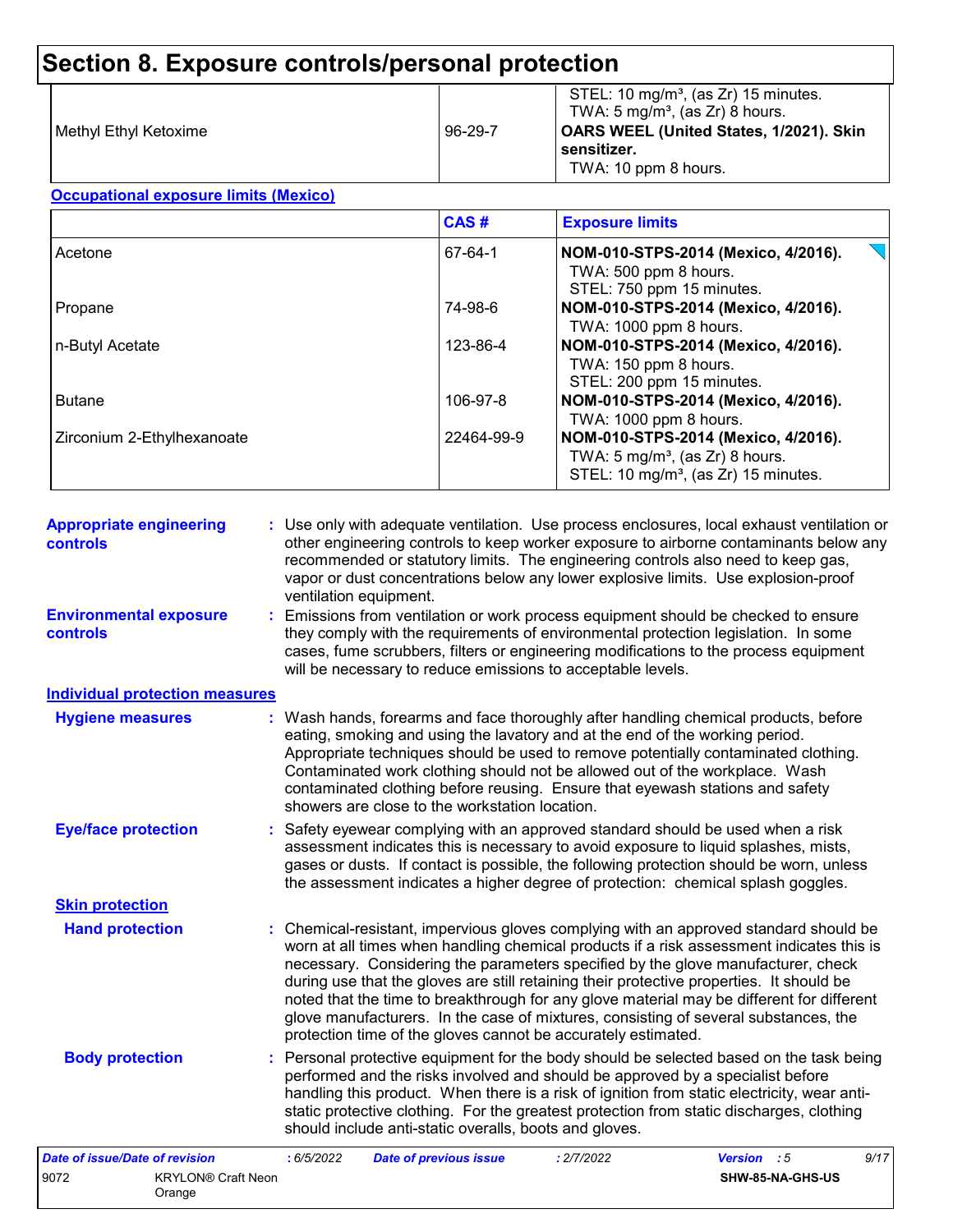| <b>Other skin protection</b>  | : Appropriate footwear and any additional skin protection measures should be selected<br>based on the task being performed and the risks involved and should be approved by a<br>specialist before handling this product.                                                           |
|-------------------------------|-------------------------------------------------------------------------------------------------------------------------------------------------------------------------------------------------------------------------------------------------------------------------------------|
| <b>Respiratory protection</b> | : Based on the hazard and potential for exposure, select a respirator that meets the<br>appropriate standard or certification. Respirators must be used according to a<br>respiratory protection program to ensure proper fitting, training, and other important<br>aspects of use. |

# **Section 9. Physical and chemical properties**

The conditions of measurement of all properties are at standard temperature and pressure unless otherwise indicated.

| <b>Appearance</b>                                                 |    |                                                                |
|-------------------------------------------------------------------|----|----------------------------------------------------------------|
| <b>Physical state</b>                                             |    | $:$ Liquid.                                                    |
| <b>Color</b>                                                      |    | Not available.                                                 |
| Odor                                                              |    | Not available.                                                 |
| <b>Odor threshold</b>                                             |    | $\cdot$ Not available.                                         |
| pH                                                                |    | : Not applicable.                                              |
| <b>Melting point/freezing point</b>                               | ÷. | Not available.                                                 |
| <b>Boiling point, initial boiling</b><br>point, and boiling range |    | : Not available.                                               |
| <b>Flash point</b>                                                |    | : Closed cup: -29°C (-20.2°F) [Pensky-Martens Closed Cup]      |
| <b>Evaporation rate</b>                                           |    | $: 5.6$ (butyl acetate = 1)                                    |
| <b>Flammability</b>                                               |    | : Not available.                                               |
| Lower and upper explosion<br>limit/flammability limit             |    | : Lower: 1.26%<br>Upper: 15.8%                                 |
| <b>Vapor pressure</b>                                             |    | : $101.3$ kPa (760 mm Hg)                                      |
| <b>Relative vapor density</b>                                     |    | : $1.55$ [Air = 1]                                             |
| <b>Relative density</b>                                           |    | 0.75                                                           |
| <b>Solubility</b>                                                 |    | : Not available.                                               |
| <b>Partition coefficient: n-</b><br>octanol/water                 |    | : Not applicable.                                              |
| <b>Auto-ignition temperature</b>                                  |    | : Not available.                                               |
| <b>Decomposition temperature</b>                                  |    | Not available.                                                 |
| <b>Viscosity</b>                                                  |    | Kinematic (40°C (104°F)): <20.5 mm <sup>2</sup> /s (<20.5 cSt) |
| <b>Molecular weight</b>                                           |    | Not applicable.                                                |
| <b>Aerosol product</b>                                            |    |                                                                |
| <b>Type of aerosol</b>                                            |    | $:$ Spray                                                      |
| <b>Heat of combustion</b>                                         |    | : $27.592$ kJ/g                                                |

### **Section 10. Stability and reactivity**

| <b>Reactivity</b>                                   | : No specific test data related to reactivity available for this product or its ingredients. |
|-----------------------------------------------------|----------------------------------------------------------------------------------------------|
| <b>Chemical stability</b>                           | : The product is stable.                                                                     |
| <b>Possibility of hazardous</b><br><b>reactions</b> | : Under normal conditions of storage and use, hazardous reactions will not occur.            |
| <b>Conditions to avoid</b>                          | : Avoid all possible sources of ignition (spark or flame).                                   |

| Date of issue/Date of revision |                                     | : 6/5/2022 | <b>Date of previous issue</b> | : 2/7/2022 | <b>Version</b> : 5 |                         | 10/17 |
|--------------------------------|-------------------------------------|------------|-------------------------------|------------|--------------------|-------------------------|-------|
| 9072                           | <b>KRYLON® Craft Neon</b><br>Orange |            |                               |            |                    | <b>SHW-85-NA-GHS-US</b> |       |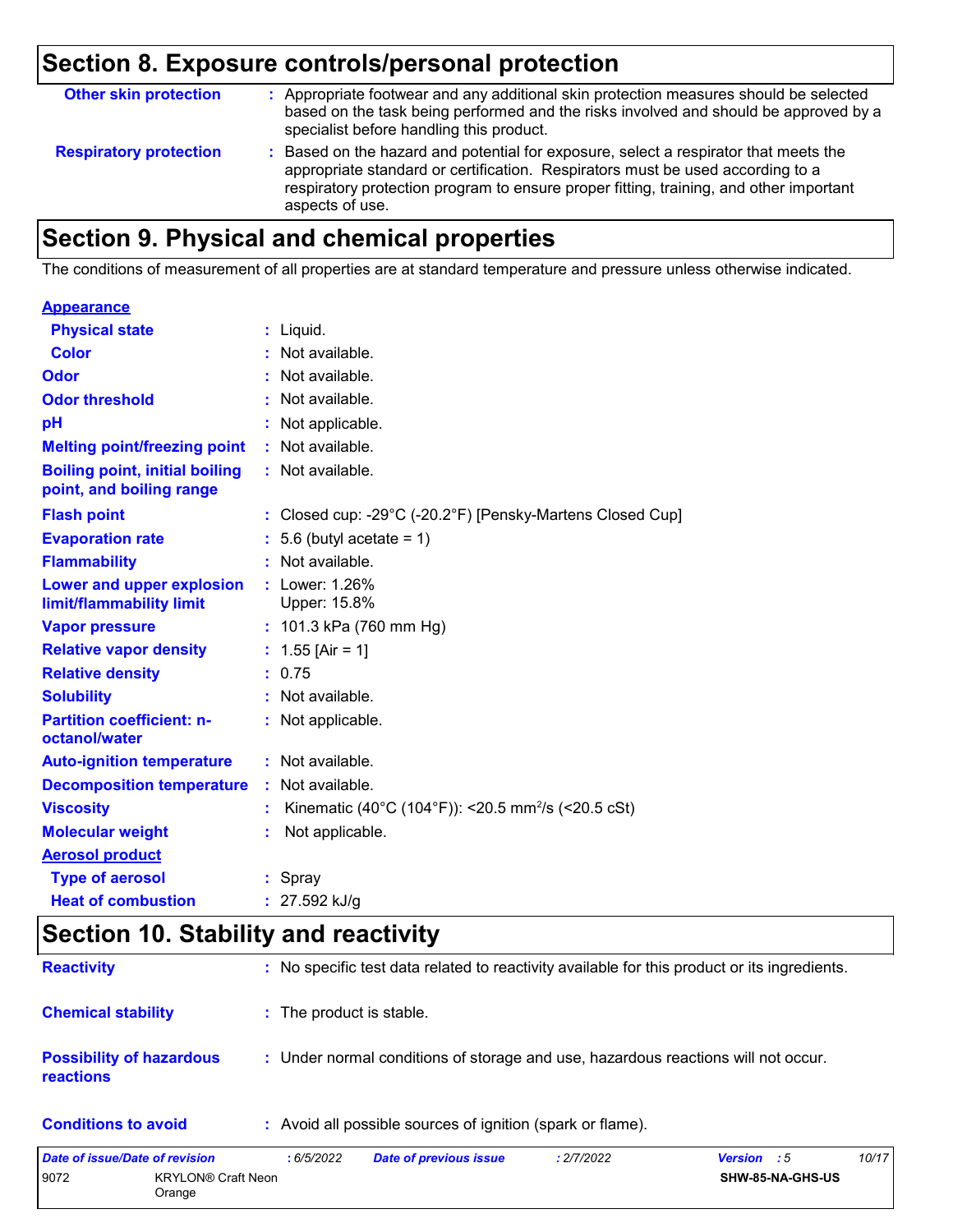### **Section 10. Stability and reactivity**

**Incompatible materials :**

: No specific data.

**Hazardous decomposition products**

Under normal conditions of storage and use, hazardous decomposition products should **:** not be produced.

### **Section 11. Toxicological information**

#### **Information on toxicological effects**

#### **Acute toxicity**

| <b>Product/ingredient name</b> | <b>Result</b>                | <b>Species</b> | <b>Dose</b>              | <b>Exposure</b> |
|--------------------------------|------------------------------|----------------|--------------------------|-----------------|
| Acetone                        | LD50 Oral                    | Rat            | 5800 mg/kg               |                 |
| n-Butyl Acetate                | LD50 Dermal                  | Rabbit         | >17600 mg/kg             |                 |
|                                | LD50 Oral                    | Rat            | 10768 mg/kg              |                 |
| <b>Butane</b>                  | <b>LC50 Inhalation Vapor</b> | Rat            | 658000 mg/m <sup>3</sup> | 4 hours         |
| 2-Propoxyethanol               | LD50 Oral                    | Rat            | 3089 mg/kg               |                 |
| Zirconium 2-Ethylhexanoate     | ILD50 Dermal                 | Rabbit         | $>5$ g/kg                |                 |
|                                | LD50 Oral                    | Rat            | $>5$ g/kg                |                 |
| Methyl Ethyl Ketoxime          | LD50 Oral                    | Rat            | $ 930 \text{ mg/kg} $    |                 |
| Light Aromatic Hydrocarbons    | ILD50 Oral                   | Rat            | 8400 mg/kg               |                 |

#### **Irritation/Corrosion**

| <b>Product/ingredient name</b> | <b>Result</b>            | <b>Species</b> | <b>Score</b> | <b>Exposure</b>    | <b>Observation</b> |
|--------------------------------|--------------------------|----------------|--------------|--------------------|--------------------|
| Acetone                        | Eyes - Mild irritant     | Human          |              | 186300 ppm         | $\overline{a}$     |
|                                | Eyes - Mild irritant     | Rabbit         |              | $10$ uL            |                    |
|                                | Eyes - Moderate irritant | Rabbit         |              | 24 hours 20        |                    |
|                                | Eyes - Severe irritant   | Rabbit         |              | mg<br>$20 \, mg$   |                    |
|                                | Skin - Mild irritant     | Rabbit         |              | 24 hours 500       |                    |
|                                |                          |                |              | mg                 |                    |
|                                | Skin - Mild irritant     | Rabbit         |              | 395 mg             |                    |
| n-Butyl Acetate                | Eyes - Moderate irritant | Rabbit         |              | $100$ mg           |                    |
|                                | Skin - Moderate irritant | Rabbit         |              | 24 hours 500       |                    |
|                                |                          |                |              | mg                 |                    |
| 2-Propoxyethanol               | Eyes - Severe irritant   | Rabbit         |              | 24 hours 750       |                    |
|                                |                          |                |              | ug                 |                    |
|                                | Eyes - Severe irritant   | Rabbit         |              | $100 \text{ mg}$   |                    |
|                                | Skin - Mild irritant     | Guinea pig     |              | 500 mg             |                    |
|                                | Skin - Mild irritant     | Rabbit         |              | 24 hours 500       |                    |
|                                |                          |                |              | mg                 |                    |
| Methyl Ethyl Ketoxime          | Eyes - Severe irritant   | Rabbit         |              | 100 uL             |                    |
| Light Aromatic Hydrocarbons    | Eyes - Mild irritant     | Rabbit         |              | 24 hours 100<br>uL | ۰                  |

#### **Sensitization**

Not available.

#### **Mutagenicity**

Not available.

#### **Carcinogenicity**

Not available.

#### **Classification**

| Date of issue/Date of revision | : 6/5/20                            |  |
|--------------------------------|-------------------------------------|--|
| 9072                           | <b>KRYLON® Craft Neon</b><br>Orange |  |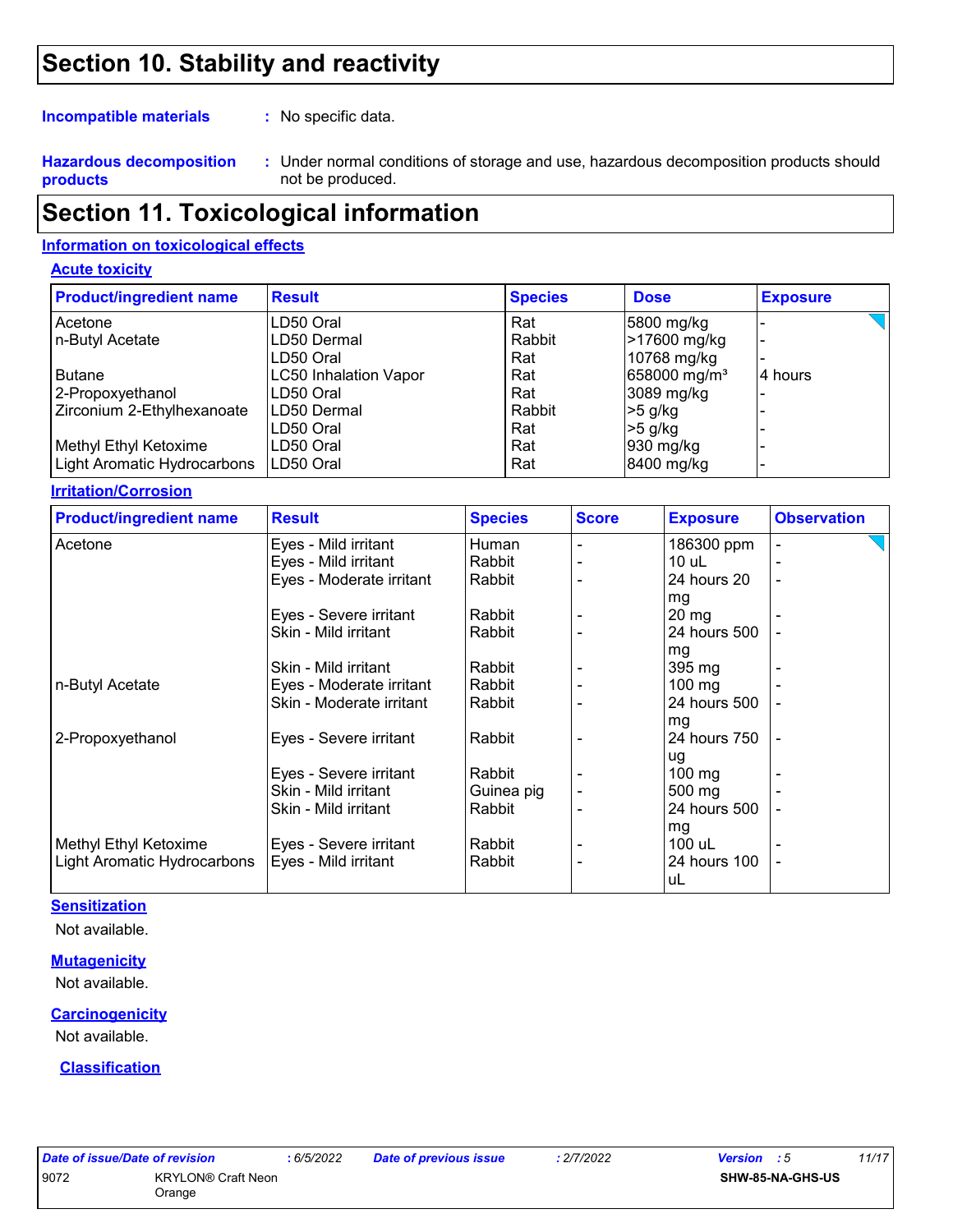## **Section 11. Toxicological information**

| <b>Product/ingredient name</b>   | <b>OSHA</b> | <b>IARC</b> | <b>NTP</b> |
|----------------------------------|-------------|-------------|------------|
| Amorphous Precipitated<br>Silica |             |             |            |

#### **Reproductive toxicity**

Not available.

#### **Teratogenicity**

Not available.

#### **Specific target organ toxicity (single exposure)**

| <b>Name</b>                 | <b>Category</b> | <b>Route of</b><br>exposure | <b>Target organs</b>            |
|-----------------------------|-----------------|-----------------------------|---------------------------------|
| Acetone                     | Category 3      |                             | Respiratory tract<br>irritation |
|                             | Category 3      |                             | Narcotic effects                |
| Propane                     | Category 3      |                             | Respiratory tract<br>irritation |
|                             | Category 3      |                             | Narcotic effects                |
| n-Butyl Acetate             | Category 3      |                             | Narcotic effects                |
| <b>Butane</b>               | Category 3      |                             | Respiratory tract<br>irritation |
|                             | Category 3      |                             | Narcotic effects                |
| 2-Propoxyethanol            | Category 3      |                             | Respiratory tract<br>irritation |
|                             | Category 3      |                             | Narcotic effects                |
| Methyl Ethyl Ketoxime       | Category 1      |                             | upper respiratory<br>tract      |
|                             | Category 3      |                             | Narcotic effects                |
| Light Aromatic Hydrocarbons | Category 3      |                             | Respiratory tract<br>irritation |
|                             | Category 3      |                             | Narcotic effects                |

#### **Specific target organ toxicity (repeated exposure)**

| <b>Name</b>                 | <b>Category</b> | <b>Route of</b><br>exposure | <b>Target organs</b> |
|-----------------------------|-----------------|-----------------------------|----------------------|
| Acetone                     | Category 2      |                             |                      |
| Propane                     | Category 2      |                             |                      |
| <b>Butane</b>               | Category 2      |                             |                      |
| 2-Propoxyethanol            | Category 2      |                             |                      |
| Methyl Ethyl Ketoxime       | Category 2      |                             | blood system         |
| Light Aromatic Hydrocarbons | Category 2      |                             |                      |

#### **Aspiration hazard**

| <b>Name</b>                 | Result                                |
|-----------------------------|---------------------------------------|
| <b>Propane</b>              | <b>ASPIRATION HAZARD - Category 1</b> |
| Butane                      | <b>ASPIRATION HAZARD - Category 1</b> |
| Light Aromatic Hydrocarbons | <b>ASPIRATION HAZARD - Category 1</b> |

#### **Information on the likely :** Not available.

#### **routes of exposure**

#### **Potential acute health effects**

**Eye contact :** Causes serious eye irritation.

**Inhalation :** Can cause central nervous system (CNS) depression. May cause drowsiness or dizziness. May cause respiratory irritation.

| Date of issue/Date of revision |                                     | : 6/5/2022 | <b>Date of previous issue</b> | : 2/7/2022 | <b>Version</b> : 5 |                         | 12/17 |
|--------------------------------|-------------------------------------|------------|-------------------------------|------------|--------------------|-------------------------|-------|
| 9072                           | <b>KRYLON® Craft Neon</b><br>Orange |            |                               |            |                    | <b>SHW-85-NA-GHS-US</b> |       |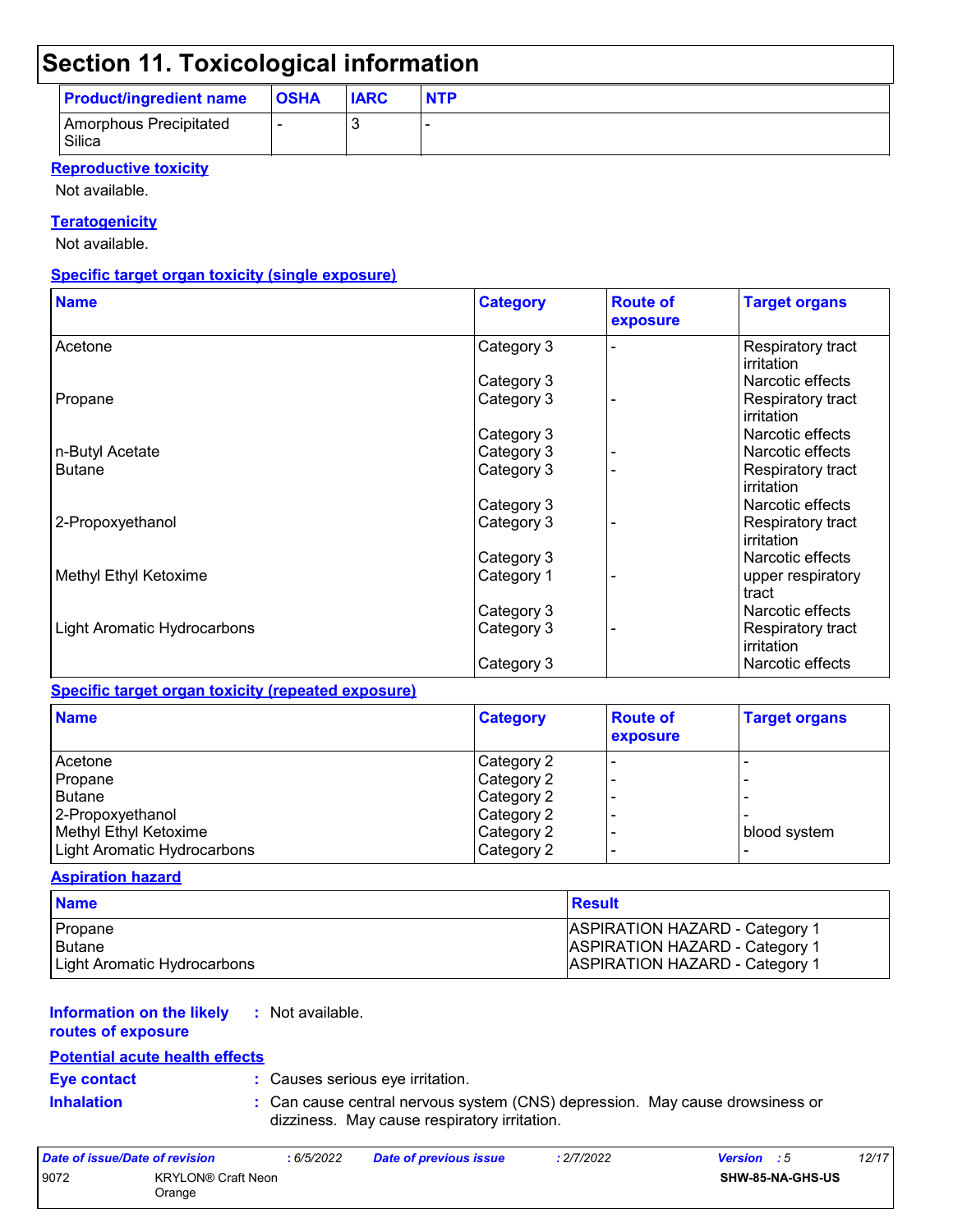#### **Section 11. Toxicological information** Not available. Can cause central nervous system (CNS) depression. May be fatal if swallowed and enters airways. **Ingestion : Skin contact :** Causes skin irritation. May cause an allergic skin reaction. May cause damage to organs through prolonged or repeated exposure. Once sensitized, a severe allergic reaction may occur when subsequently exposed to very low levels. **General : Carcinogenicity :** No known significant effects or critical hazards. **Symptoms related to the physical, chemical and toxicological characteristics Skin contact Ingestion Inhalation Adverse symptoms may include the following:**  $\blacksquare$ respiratory tract irritation coughing nausea or vomiting headache drowsiness/fatigue dizziness/vertigo unconsciousness reduced fetal weight increase in fetal deaths skeletal malformations Adverse symptoms may include the following: **:** nausea or vomiting reduced fetal weight increase in fetal deaths skeletal malformations Adverse symptoms may include the following: **:** irritation redness reduced fetal weight increase in fetal deaths skeletal malformations **Eye contact :** Adverse symptoms may include the following: pain or irritation watering redness **Potential chronic health effects Delayed and immediate effects and also chronic effects from short and long term exposure Potential immediate effects :** Not available. **Short term exposure Potential delayed effects :** Not available. **Potential immediate effects :** Not available. **Long term exposure Potential delayed effects :** Not available.

- **Mutagenicity :** No known significant effects or critical hazards.
- **Teratogenicity :** Suspected of damaging the unborn child.
- **Developmental effects :** No known significant effects or critical hazards.
- **Fertility effects :** No known significant effects or critical hazards.

| Date of issue/Date of revision |                                     | : 6/5/2022 | Date of previous issue | : 2/7/2022 | <b>Version</b> : 5      | 13/17 |
|--------------------------------|-------------------------------------|------------|------------------------|------------|-------------------------|-------|
| 9072                           | <b>KRYLON® Craft Neon</b><br>Orange |            |                        |            | <b>SHW-85-NA-GHS-US</b> |       |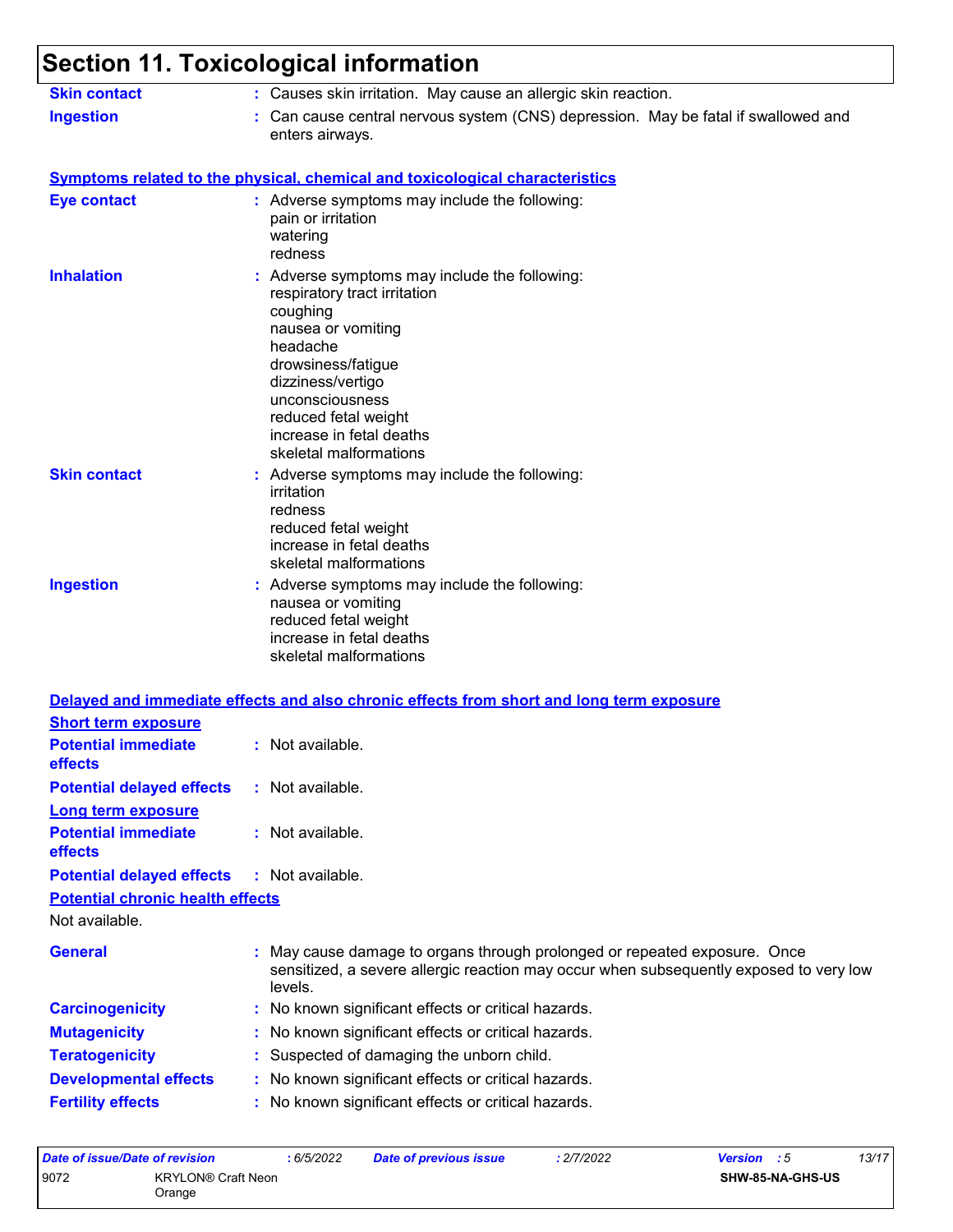# **Section 11. Toxicological information**

#### **Numerical measures of toxicity**

| <b>Acute toxicity estimates</b> |                  |  |  |  |  |
|---------------------------------|------------------|--|--|--|--|
| <b>Route</b>                    | <b>ATE value</b> |  |  |  |  |
| Oral                            | 175909.59 mg/kg  |  |  |  |  |
| Dermal                          | 62641.81 mg/kg   |  |  |  |  |

### **Section 12. Ecological information**

#### **Toxicity**

| <b>Product/ingredient name</b> | <b>Result</b>                                                        | <b>Species</b>                                             | <b>Exposure</b>      |
|--------------------------------|----------------------------------------------------------------------|------------------------------------------------------------|----------------------|
| Acetone                        | Acute EC50 7200000 µg/l Fresh water                                  | Algae - Selenastrum sp.                                    | 96 hours             |
|                                | Acute LC50 4.42589 ml/L Marine water                                 | Crustaceans - Acartia tonsa -<br>Copepodid                 | 48 hours             |
|                                | Acute LC50 7460000 µg/l Fresh water                                  | Daphnia - Daphnia cucullata                                | 48 hours             |
|                                | Acute LC50 5600 ppm Fresh water                                      | Fish - Poecilia reticulata                                 | 96 hours             |
|                                | Chronic NOEC 4.95 mg/l Marine water                                  | Algae - Ulva pertusa                                       | 96 hours             |
|                                | Chronic NOEC 0.016 ml/L Fresh water                                  | Crustaceans - Daphniidae                                   | 21 days              |
|                                | lChronic NOEC 0.1 ml/L Fresh water                                   | Daphnia - Daphnia magna -<br>Neonate                       | 21 days              |
|                                | Chronic NOEC 5 µg/l Marine water                                     | Fish - Gasterosteus aculeatus -<br>Larvae                  | 42 days              |
| n-Butyl Acetate                | Acute LC50 32 mg/l Marine water<br>Acute LC50 18000 µg/l Fresh water | Crustaceans - Artemia salina<br>Fish - Pimephales promelas | 48 hours<br>96 hours |
| Methyl Ethyl Ketoxime          | Acute LC50 843000 µg/l Fresh water                                   | Fish - Pimephales promelas                                 | 96 hours             |

#### **Persistence and degradability**

| <b>Product/ingredient name</b> | <b>Aquatic half-life</b> | <b>Photolysis</b> | Biodegradability |
|--------------------------------|--------------------------|-------------------|------------------|
| Acetone                        |                          |                   | Readily          |
| In-Butyl Acetate               |                          |                   | Readily          |
| Light Aromatic Hydrocarbons    |                          |                   | Readily          |

#### **Bioaccumulative potential**

| <b>Product/ingredient name</b> | $LoaPow$ | <b>BCF</b> | <b>Potential</b> |
|--------------------------------|----------|------------|------------------|
| Zirconium 2-Ethylhexanoate     |          | 2.96       | low              |
| l Methvl Ethvl Ketoxime        |          | 2.5 to 5.8 | low              |
| Light Aromatic Hydrocarbons    |          | 10 to 2500 | high             |

#### **Mobility in soil**

**Soil/water partition coefficient (KOC)**

**:** Not available.

**Other adverse effects** : No known significant effects or critical hazards.

| Date of issue/Date of revision |                    | : 6/5/2022 | Date of previous issue | : 2/7/2022 | <b>Version</b> : 5      | 14/17 |
|--------------------------------|--------------------|------------|------------------------|------------|-------------------------|-------|
| 9072                           | KRYLON® Craft Neon |            |                        |            | <b>SHW-85-NA-GHS-US</b> |       |
|                                | Orange             |            |                        |            |                         |       |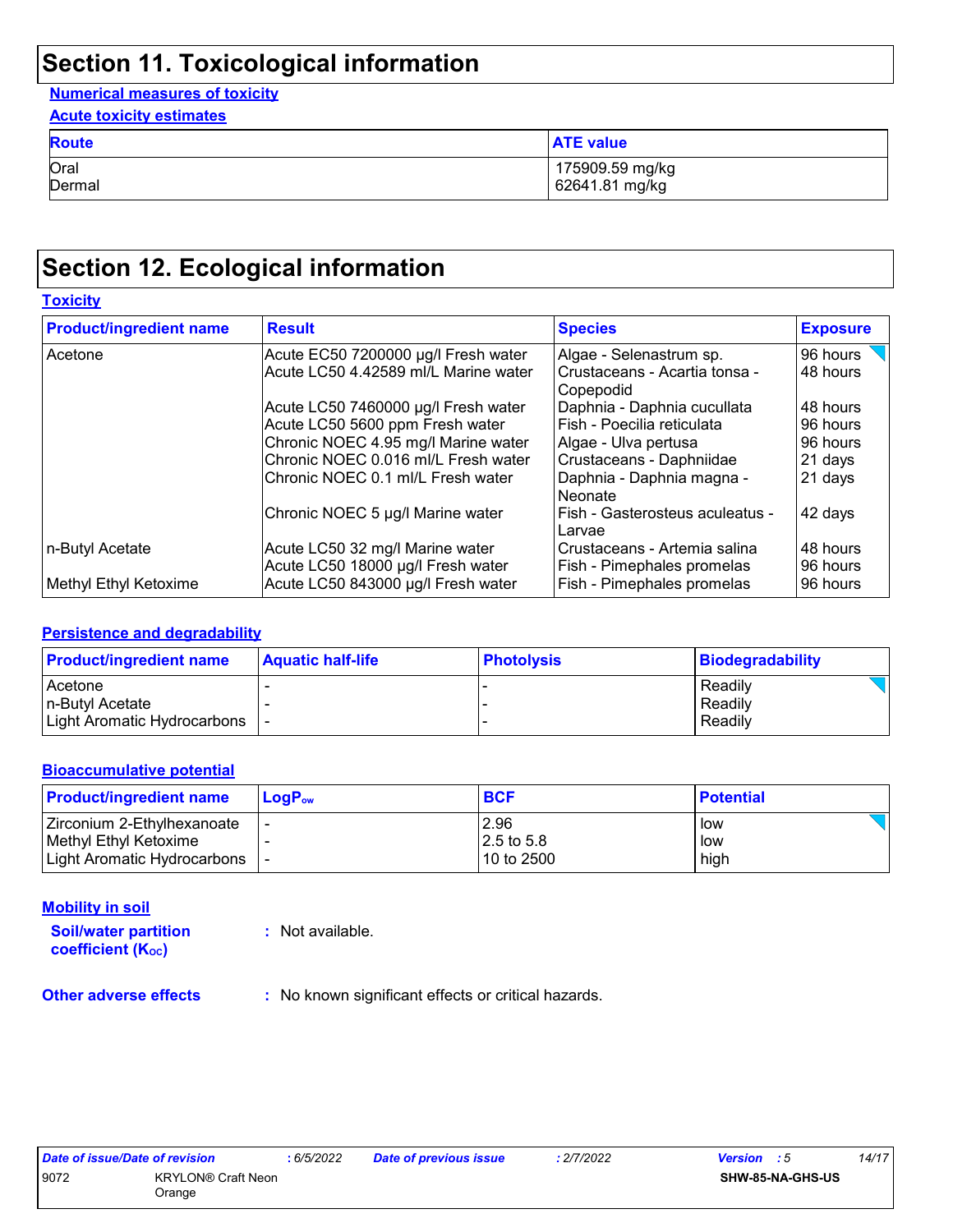### **Section 13. Disposal considerations**

#### **Disposal methods :**

The generation of waste should be avoided or minimized wherever possible. Disposal of this product, solutions and any by-products should at all times comply with the requirements of environmental protection and waste disposal legislation and any regional local authority requirements. Dispose of surplus and non-recyclable products via a licensed waste disposal contractor. Waste should not be disposed of untreated to the sewer unless fully compliant with the requirements of all authorities with jurisdiction. Waste packaging should be recycled. Incineration or landfill should only be considered when recycling is not feasible. This material and its container must be disposed of in a safe way. Empty containers or liners may retain some product residues. Do not puncture or incinerate container.

# **Section 14. Transport information**

9072 KRYLON® Craft Neon Orange

|                                                                             | <b>DOT</b><br><b>Classification</b>                                                                             | <b>TDG</b><br><b>Classification</b>                                                                                                                                                                                                                                                                                                                                                                                                                                                                                                                                                                                                                                                 | <b>Mexico</b><br><b>Classification</b>                                                                          | <b>IATA</b>                                                                                                     | <b>IMDG</b>                                                                                                     |
|-----------------------------------------------------------------------------|-----------------------------------------------------------------------------------------------------------------|-------------------------------------------------------------------------------------------------------------------------------------------------------------------------------------------------------------------------------------------------------------------------------------------------------------------------------------------------------------------------------------------------------------------------------------------------------------------------------------------------------------------------------------------------------------------------------------------------------------------------------------------------------------------------------------|-----------------------------------------------------------------------------------------------------------------|-----------------------------------------------------------------------------------------------------------------|-----------------------------------------------------------------------------------------------------------------|
| <b>UN number</b>                                                            | <b>UN1950</b>                                                                                                   | <b>UN1950</b>                                                                                                                                                                                                                                                                                                                                                                                                                                                                                                                                                                                                                                                                       | <b>UN1950</b>                                                                                                   | <b>UN1950</b>                                                                                                   | <b>UN1950</b>                                                                                                   |
| <b>UN proper</b><br>shipping name                                           | <b>AEROSOLS</b>                                                                                                 | <b>AEROSOLS</b>                                                                                                                                                                                                                                                                                                                                                                                                                                                                                                                                                                                                                                                                     | <b>AEROSOLS</b>                                                                                                 | AEROSOLS,<br>flammable                                                                                          | <b>AEROSOLS</b>                                                                                                 |
| <b>Transport</b><br>hazard class(es)                                        | 2.1                                                                                                             | 2.1                                                                                                                                                                                                                                                                                                                                                                                                                                                                                                                                                                                                                                                                                 | 2.1                                                                                                             | 2.1                                                                                                             | 2.1                                                                                                             |
| <b>Packing group</b>                                                        |                                                                                                                 |                                                                                                                                                                                                                                                                                                                                                                                                                                                                                                                                                                                                                                                                                     |                                                                                                                 |                                                                                                                 |                                                                                                                 |
| <b>Environmental</b><br>hazards                                             | No.                                                                                                             | No.                                                                                                                                                                                                                                                                                                                                                                                                                                                                                                                                                                                                                                                                                 | No.                                                                                                             | No.                                                                                                             | No.                                                                                                             |
| <b>Additional</b><br>information                                            | Dependent upon<br>container size, this<br>product may ship under<br>the Limited Quantity<br>shipping exception. | <b>Product classified</b><br>as per the<br>following sections<br>of the<br>Transportation of<br>Dangerous Goods<br>Regulations:<br>2.13-2.17 (Class<br>2).<br>Dependent upon<br>container size, this<br>product may ship under<br>the Limited Quantity<br>shipping exception.                                                                                                                                                                                                                                                                                                                                                                                                       | Dependent upon<br>container size, this<br>product may ship under<br>the Limited Quantity<br>shipping exception. | Dependent upon<br>container size, this<br>product may ship under<br>the Limited Quantity<br>shipping exception. | Dependent upon<br>container size, this<br>product may ship under<br>the Limited Quantity<br>shipping exception. |
| <b>Special precautions for user :</b><br><b>Transport in bulk according</b> | : Not available.                                                                                                | Multi-modal shipping descriptions are provided for informational purposes and do not<br>consider container sizes. The presence of a shipping description for a particular<br>mode of transport (sea, air, etc.), does not indicate that the product is packaged<br>suitably for that mode of transport. All packaging must be reviewed for suitability<br>prior to shipment, and compliance with the applicable regulations is the sole<br>responsibility of the person offering the product for transport. People loading and<br>unloading dangerous goods must be trained on all of the risks deriving from the<br>substances and on all actions in case of emergency situations. |                                                                                                                 |                                                                                                                 |                                                                                                                 |
| to IMO instruments                                                          |                                                                                                                 |                                                                                                                                                                                                                                                                                                                                                                                                                                                                                                                                                                                                                                                                                     |                                                                                                                 |                                                                                                                 |                                                                                                                 |
|                                                                             |                                                                                                                 | <b>Proper shipping name</b>                                                                                                                                                                                                                                                                                                                                                                                                                                                                                                                                                                                                                                                         | : Not available.                                                                                                |                                                                                                                 |                                                                                                                 |

**SHW-85-NA-GHS-US**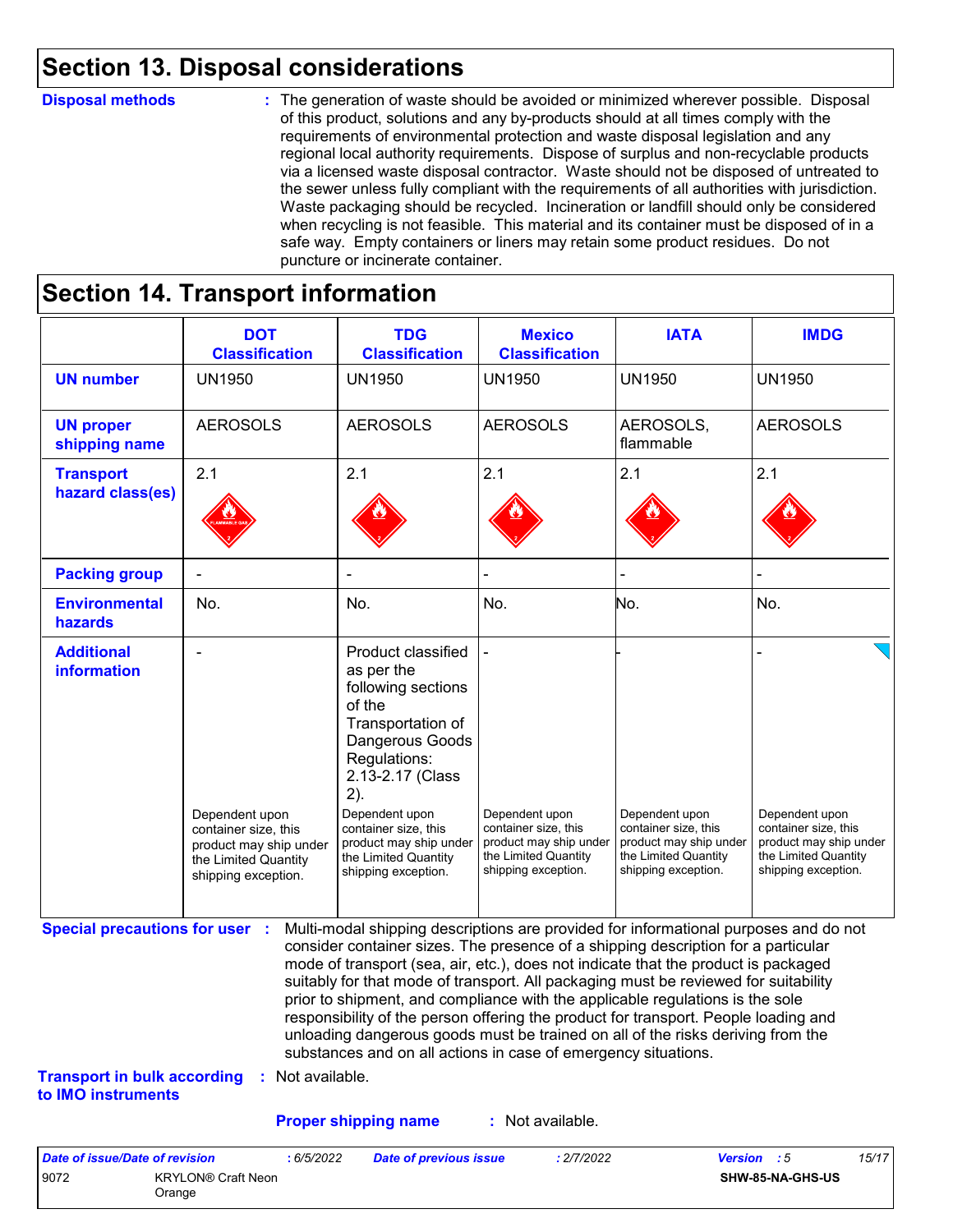### **Section 15. Regulatory information**

#### **SARA 313**

SARA 313 (40 CFR 372.45) supplier notification can be found on the Environmental Data Sheet.

#### **California Prop. 65**

WARNING: This product contains chemicals known to the State of California to cause cancer and birth defects or other reproductive harm.

#### **International regulations**

| <b>International lists</b> | Australia inventory (AIIC): Not determined.                  |
|----------------------------|--------------------------------------------------------------|
|                            | China inventory (IECSC): Not determined.                     |
|                            | Japan inventory (CSCL): Not determined.                      |
|                            | Japan inventory (ISHL): Not determined.                      |
|                            | Korea inventory (KECI): Not determined.                      |
|                            | New Zealand Inventory of Chemicals (NZIoC): Not determined.  |
|                            | Philippines inventory (PICCS): Not determined.               |
|                            | Taiwan Chemical Substances Inventory (TCSI): Not determined. |
|                            | Thailand inventory: Not determined.                          |
|                            | Turkey inventory: Not determined.                            |
|                            | Vietnam inventory: Not determined.                           |
|                            |                                                              |

### **Section 16. Other information**

**Hazardous Material Information System (U.S.A.)**



**The customer is responsible for determining the PPE code for this material. For more information on HMIS® Personal Protective Equipment (PPE) codes, consult the HMIS® Implementation Manual.**

**Caution: HMIS® ratings are based on a 0-4 rating scale, with 0 representing minimal hazards or risks, and 4 representing significant hazards or risks. Although HMIS® ratings and the associated label are not required on SDSs or products leaving a facility under 29 CFR 1910.1200, the preparer may choose to provide them. HMIS® ratings are to be used with a fully implemented HMIS® program. HMIS® is a registered trademark and service mark of the American Coatings Association, Inc.**

**Procedure used to derive the classification**

|                                                                                                 |                                                                                            | <b>Classification</b>         |            | <b>Justification</b>                     |       |  |
|-------------------------------------------------------------------------------------------------|--------------------------------------------------------------------------------------------|-------------------------------|------------|------------------------------------------|-------|--|
| FLAMMABLE AEROSOLS - Category 1                                                                 |                                                                                            |                               |            | On basis of test data                    |       |  |
| GASES UNDER PRESSURE - Compressed gas<br>Calculation method                                     |                                                                                            |                               |            |                                          |       |  |
|                                                                                                 | SKIN CORROSION/IRRITATION - Category 2<br>SERIOUS EYE DAMAGE/ EYE IRRITATION - Category 2A |                               |            |                                          |       |  |
|                                                                                                 |                                                                                            |                               |            |                                          |       |  |
| SKIN SENSITIZATION - Category 1<br>Calculation method                                           |                                                                                            |                               |            |                                          |       |  |
|                                                                                                 | TOXIC TO REPRODUCTION - Category 2                                                         |                               |            |                                          |       |  |
| SPECIFIC TARGET ORGAN TOXICITY (SINGLE EXPOSURE) (Respiratory tract<br>irritation) - Category 3 |                                                                                            |                               |            | Calculation method                       |       |  |
| SPECIFIC TARGET ORGAN TOXICITY (SINGLE EXPOSURE) (Narcotic effects) -<br>Category 3             |                                                                                            |                               |            | Calculation method                       |       |  |
| SPECIFIC TARGET ORGAN TOXICITY (REPEATED EXPOSURE) - Category 2                                 |                                                                                            |                               |            | Calculation method<br>Calculation method |       |  |
| <b>ASPIRATION HAZARD - Category 1</b>                                                           |                                                                                            |                               |            |                                          |       |  |
| <b>History</b>                                                                                  |                                                                                            |                               |            |                                          |       |  |
| Date of printing                                                                                | : 6/5/2022                                                                                 |                               |            |                                          |       |  |
| Date of issue/Date of<br>revision                                                               | : 6/5/2022                                                                                 |                               |            |                                          |       |  |
| Date of previous issue                                                                          | : 2/7/2022                                                                                 |                               |            |                                          |       |  |
| Date of issue/Date of revision                                                                  | : 6/5/2022                                                                                 | <b>Date of previous issue</b> | : 2/7/2022 | <b>Version</b> : 5                       | 16/17 |  |